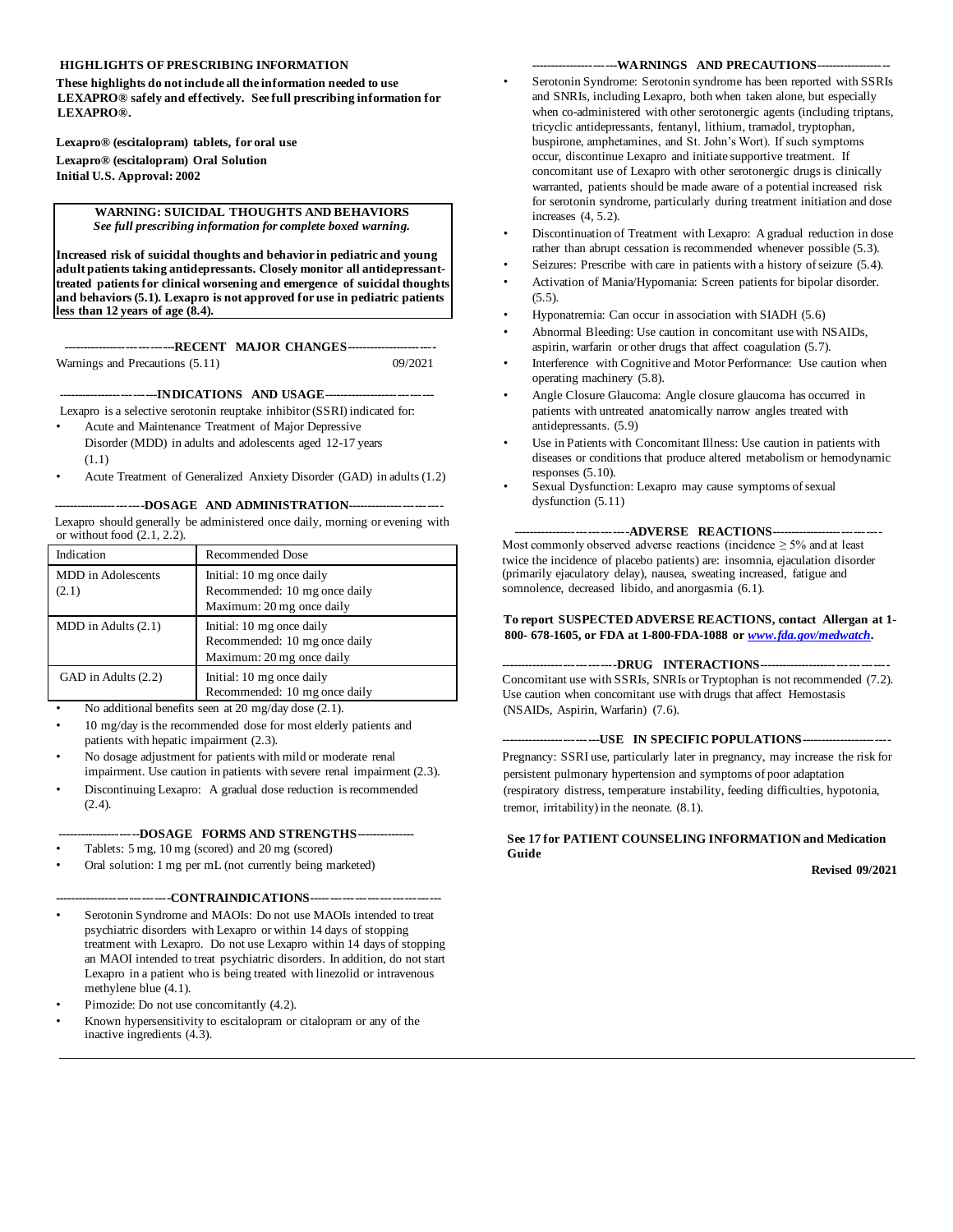# **FULL PRESCRIBING INFORMATION: CONTENTS\* WARNING: SUICIDAL THOUGHTS AND BEHAVIORS**

| 1                       |      | <b>INDICATIONS AND USAGE</b>                                                                                             |    |
|-------------------------|------|--------------------------------------------------------------------------------------------------------------------------|----|
|                         | 1.1  | Major Depressive Disorder                                                                                                |    |
|                         | 1.2  | Generalized Anxiety Disorder                                                                                             |    |
| $\mathbf{2}$            |      | <b>DOSAGE AND ADMINISTRATION</b>                                                                                         |    |
|                         | 2.1  | Major Depressive Disorder                                                                                                |    |
|                         | 2.2  | Generalized Anxiety Disorder                                                                                             |    |
|                         | 2.3  | Screen for Bipolar Disorder Prior to Starting Lexapro                                                                    |    |
|                         | 2.4  | Special Populations                                                                                                      |    |
|                         | 2.5  | Discontinuation of Treatment with Lexapro                                                                                |    |
|                         | 2.6  | Switching a Patient to or from a Monoamine Oxidase<br>Inhibitor (MAOI) Intended to Treat Psychiatric<br><b>Disorders</b> |    |
|                         | 2.7  | Use of Lexapro with Other MAOIs such as Linezolid or                                                                     |    |
|                         |      | Methylene Blue                                                                                                           |    |
| 3                       |      | <b>DOSAGE FORMS AND STRENGTHS</b>                                                                                        |    |
|                         |      |                                                                                                                          | 8  |
| $\overline{\mathbf{4}}$ |      | <b>CONTRAINDICATIONS</b>                                                                                                 |    |
|                         | 4.1  | Monoamine Oxidase Inhibitors (MAOIs)                                                                                     |    |
|                         | 4.2  | Pimozide                                                                                                                 |    |
|                         | 4.3  | Hypersensitivity to escital opram or cital opram                                                                         |    |
| 5                       |      | <b>WARNINGS AND PRECAUTIONS</b>                                                                                          | 9  |
|                         | 5.1  | Suicidal Thoughts and Behaviors in Adolescents and                                                                       |    |
|                         |      | <b>Young Adults</b>                                                                                                      | 10 |
|                         | 5.2  | Serotonin Syndrome                                                                                                       | 11 |
|                         | 5.3  | Discontinuation of Treatment with Lexapro                                                                                | 12 |
|                         | 5.4  | <b>Seizures</b>                                                                                                          |    |
|                         | 5.5  | Activation of Mania or Hypomania                                                                                         |    |
|                         | 5.6  | Hyponatremia                                                                                                             |    |
|                         | 5.7  | Abnormal Bleeding                                                                                                        | 13 |
|                         | 5.8  | Interference with Cognitive and Motor Performance                                                                        |    |
|                         | 5.9  | Angle Closure Glaucoma                                                                                                   |    |
|                         | 5.10 | Use in Patients with Concomitant Illness                                                                                 | 14 |
|                         | 5.11 | Sexual Dysfunction                                                                                                       |    |
| 6                       |      | <b>ADVERSE REACTIONS</b>                                                                                                 |    |
|                         | 6.1  | Clinical Trials Experience                                                                                               | 16 |
|                         | 6.2  | Post-Marketing Experience                                                                                                | 17 |
| 7                       |      | <b>DRUG INTERACTIONS</b>                                                                                                 |    |
|                         | 7.1  | Monoamine Oxidase Inhibitors (MAOIs)                                                                                     |    |
|                         | 7.2  | Serotonergic Drugs                                                                                                       |    |
|                         | 7.3  | Triptans                                                                                                                 |    |
|                         | 7.4  | <b>CNS</b> Drugs                                                                                                         |    |

|    | 7.5                                     | Alcohol                                              |  |  |  |  |
|----|-----------------------------------------|------------------------------------------------------|--|--|--|--|
|    | 7.6                                     | Drugs That Interfere with Hemostasis                 |  |  |  |  |
|    |                                         | (NSAIDs, Aspirin, Warfarin, etc.)                    |  |  |  |  |
|    | 7.7                                     | Cimetidine                                           |  |  |  |  |
|    | 7.8                                     | Digoxin                                              |  |  |  |  |
|    | 7.9                                     | Lithium                                              |  |  |  |  |
|    | 7.10                                    | Pimozide and Celexa                                  |  |  |  |  |
|    | 7.11                                    | Sumatriptan                                          |  |  |  |  |
|    | 7.12                                    | Theophylline                                         |  |  |  |  |
|    | 7.13                                    | Warfarin                                             |  |  |  |  |
|    | 7.14                                    | Carbamazepine                                        |  |  |  |  |
|    | 7.15                                    | Triazolam                                            |  |  |  |  |
|    | 7.16                                    | Ketoconazole                                         |  |  |  |  |
|    | 7.17                                    | Ritonavir                                            |  |  |  |  |
|    | 7.18                                    | CYP3A4 and -2C19 Inhibitors                          |  |  |  |  |
|    | 7.19                                    | Drugs Metabolized by Cytochrome P4502D6              |  |  |  |  |
|    | 7.20                                    | Metoprolol                                           |  |  |  |  |
|    | 7.21                                    | Electroconvulsive Therapy (ECT)                      |  |  |  |  |
| 8  | <b>USE IN SPECIFIC POPULATIONS</b>      |                                                      |  |  |  |  |
|    | 8.1                                     | Pregnancy                                            |  |  |  |  |
|    | 8.2                                     | Lactation                                            |  |  |  |  |
|    | 84                                      | Pediatric Use                                        |  |  |  |  |
|    | 8.5                                     | Geriatric Use                                        |  |  |  |  |
| 9  |                                         | DRUG ABUSE AND DEPENDENCE                            |  |  |  |  |
| 10 | 9.2                                     | Abuse and Dependence                                 |  |  |  |  |
| 11 | <b>OVERDOSAGE</b><br><b>DESCRIPTION</b> |                                                      |  |  |  |  |
| 12 |                                         | <b>CLINICAL PHARMACOLOGY</b>                         |  |  |  |  |
|    | 12.1                                    | Mechanism of Action                                  |  |  |  |  |
|    | 12.2                                    | Pharmacodynamics                                     |  |  |  |  |
|    | 12.3                                    | Pharmacokinetics                                     |  |  |  |  |
| 13 |                                         | NONCLINICAL TOXICOLOGY                               |  |  |  |  |
|    | 13.1                                    | Carcinogenesis, Mutagenesis, Impairment of Fertility |  |  |  |  |
|    | 13.2                                    | Animal Toxicology and/or Pharmacology                |  |  |  |  |
| 14 |                                         | <b>CLINICAL STUDIES</b>                              |  |  |  |  |
|    | 14.1                                    | Major Depressive Disorder                            |  |  |  |  |
|    | 14.2                                    | Generalized Anxiety Disorder                         |  |  |  |  |
| 16 |                                         | <b>HOW SUPPLIED/STORAGE AND HANDLING</b>             |  |  |  |  |
| 17 |                                         | PATIENT COUNSELING INFORMATION                       |  |  |  |  |
|    |                                         |                                                      |  |  |  |  |
|    |                                         | *Sections or subsections omitted from the full       |  |  |  |  |
|    |                                         | prescribing information are not listed.              |  |  |  |  |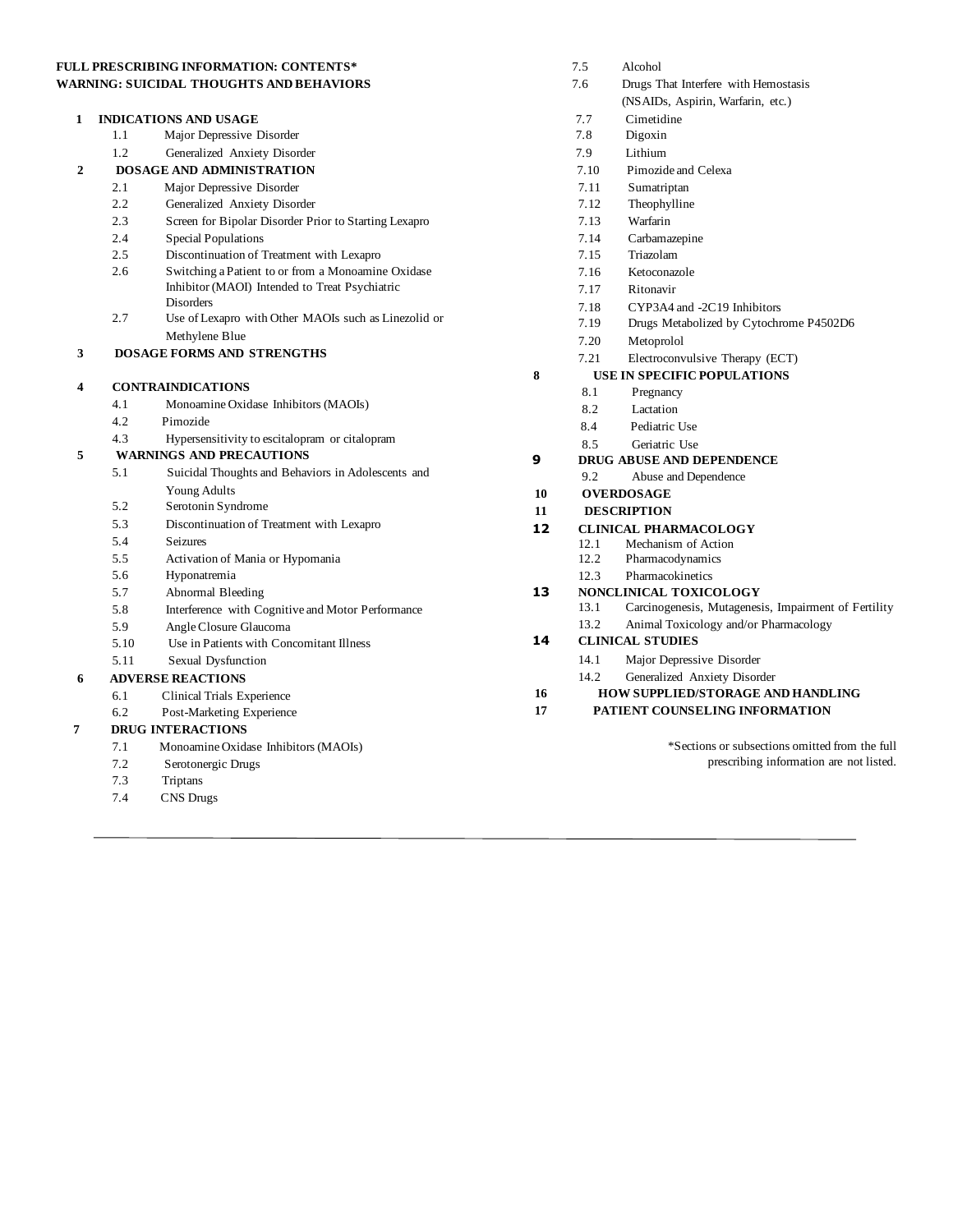# **WARNING: SUICIDAL THOUGHTS AND BEHAVIORS**

**Antidepressants increased the risk of suicidal thoughts and behaviors in pediatric and young adult patients in short-term studies. Closely monitor all antidepressant-treated patients for clinical worsening, and for emergence of suicidal thoughts and behaviors [***see Warnings and Precautions (5.1)].* **Lexapro is not approved for use in pediatric patients less than 12 years of age** *[see Use in Specific Populations (8.4)].*

# **1 INDICATIONS AND USAGE**

#### **1.1 Major Depressive Disorder**

Lexapro (escitalopram) is indicated for the acute and maintenance treatment of major depressive disorder in adults and in adolescents 12 to 17 years of age [*see Clinical Studies (14.1)*].

A major depressive episode (DSM-IV) implies a prominent and relatively persistent (nearly every day for at least 2 weeks) depressed or dysphoric mood that usually interferes with daily functioning, and includes at least five of the following nine symptoms: depressed mood, loss of interest in usual activities, significant change in weight and/or appetite, insomnia or hypersomnia, psychomotor agitation or retardation, increased fatigue, feelings of guilt or worthlessness, slowed thinking or impaired concentration, a suicide attempt or suicidal ideation.

### **1.2 Generalized Anxiety Disorder**

Lexapro is indicated for the acute treatment of Generalized Anxiety Disorder (GAD) in adults [*see Clinical Studies (14.2)*].

Generalized Anxiety Disorder (DSM-IV) is characterized by excessive anxiety and worry (apprehensive expectation) that is persistent for at least 6 months and which the person finds difficult to control. It must be associated with at least 3 of the following symptoms: restlessness or feeling keyed up or on edge, bei ng easily fatigued, difficulty concentrating or mind going blank, irritability, muscle tension, and sleep disturbance.

# **2 DOSAGE AND ADMINISTRATION**

Lexapro should be administered once daily, in the morning or evening, with or without food.

## **2.1 Major Depressive Disorder**

# **Initial Treatment**

# **Adolescents**

The recommended dose of Lexapro is 10 mg once daily. A flexible-dose trial of Lexapro (10 to 20 mg/day) demonstrated the effectiveness of Lexapro [*see Clinical Studies (14.1)*]. If the dose is increased to 20 mg, this should occur after a minimum of three weeks.

### **Adults**

The recommended dose of Lexapro is 10 mg once daily. A fixed-dose trial of Lexapro demonstrated the effectiveness of both 10 mg and 20 mg of Lexapro, but failed to demonstrate a greater benefit of 20 mg over 10 mg [*see Clinical Studies (14.1)*]. If the dose is increased to 20 mg, this should occur after a minimum of one week.

### **Maintenance Treatment**

It is generally agreed that acute episodes of major depressive disorder require several months or longer of sustained pharmacological therapy beyond response to the acute episode. Systematic evaluation of continuing Lexapro 10 or 20 mg/day in adults patients with major depressive disorder who responded while taking Lexapro during an 8-week, acute-treatment phase demonstrated a benefit of such maintenance treatment [*see Clinical Studies (14.1*)]. Nevertheless, the physician who elects to use Lexapro for extended periods should periodically re-evaluate the long-term usefulness of the drug for the individual patient. Patients should be periodically reassessed to determine the need for maintenance treatment.

### **2.2 Generalized Anxiety Disorder**

# **Initial Treatment**

# **Adults**

The recommended starting dose of Lexapro is 10 mg once daily. If the dose is increased to 20 mg, this should occur after a minimum of one week.

# **Maintenance Treatment**

Generalized anxiety disorder is recognized as a chronic condition. The efficacy of Lexapro in the treatment of GAD beyond 8 weeks has not been systematically studied. The physician who elects to use Lexapro for extended periods should periodically re-evaluate the long-term usefulness of the drug for the individual patient.

# **2.3 Screen for Bipolar Disorder Prior to Starting Lexapro**

Prior to initiating treatment with Lexapro or another antidepressant, screen patients for a personal family history of bipolar disorder, mania, or hypomania [*see Warnings and Precautions (5.5)*].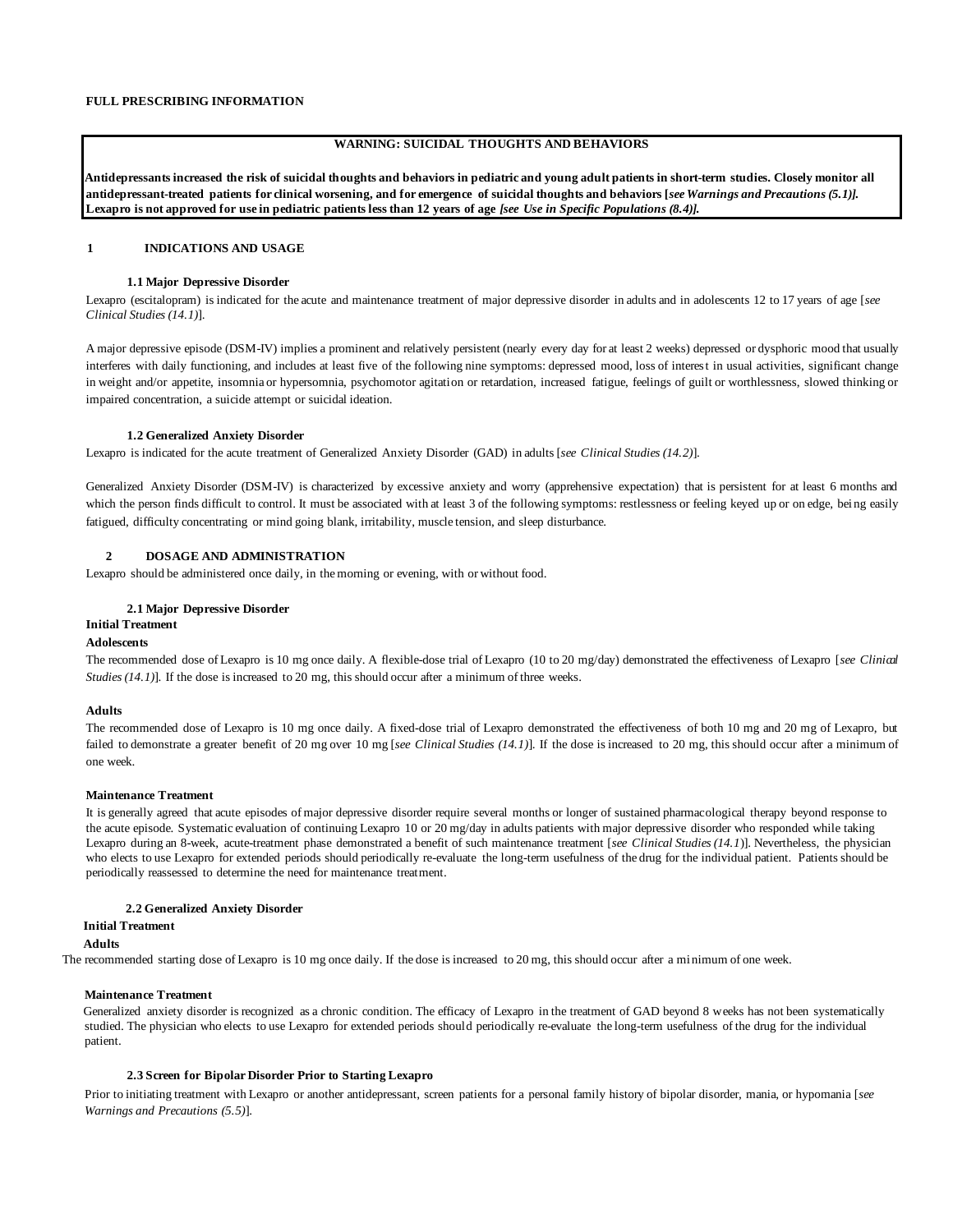### **2.4 Special Populations**

10 mg/day is the recommended dose for most elderly patients and patients with hepatic impairment.

No dosage adjustment is necessary for patients with mild or moderate renal impairment. Lexapro should be used with caution in patients with severe renal impairment.

### **2.5 Discontinuation of Treatment with Lexapro**

Symptoms associated with discontinuation of Lexapro and other SSRIs and SNRIs have been reported [*see Warnings and Precautions (5.3)*]. Patients should be monitored for these symptoms when discontinuing treatment. A gradual reduction in the dose rather than abrupt cessation is recommended whenever possible. If intolerable symptoms occur following a decrease in the dose or upon discontinuation of treatment, then resuming the previousl y prescribed dose may be considered. Subsequently, the physician may continue decreasing the dose but at a more gradual rate.

### **2.6 Switching a Patient to or from a Monoamine Oxidase Inhibitor (MAOI) Intended to Treat Psychiatric Disorders**

At least 14 days should elapse between discontinuation of an MAOI intended to treat psychiatric disorders and initiation of therapy with Lexapro. Conversely, at least 14 days should be allowed after stopping Lexapro before starting an MAOI intended to treat psychiatric disorders [*see Contraindications (4.1)*].

### **2.7 Use of Lexapro with Other MAOIs such as Linezolid or Methylene Blue**

Do not start Lexapro in a patient who is being treated with linezolid or intravenous methylene blue because there is an increased risk of serotonin syndrome. In a patient who requires more urgent treatment of a psychiatric condition, other interventions, including hospitalization, should be considered *[see Contraindications (4.1)]*.

In some cases, a patient already receiving Lexapro therapy may require urgent treatment with linezolid or intravenous methylene blue. If acceptable alternatives to linezolid or intravenous methylene blue treatment are not available and the potential benefits of linezolid or intravenous methylene blue treatment are judged to outweigh the risks of serotonin syndrome in a particular patient, Lexapro should be stopped promptly, and linezolid or intravenous methylene blue can be administered. The patient should be monitored for symptoms of serotonin syndrome for 2 weeks or until 24 hours after the last dose of linezolid or intravenous methylene blue, whichever comes first. Therapy with Lexapro may be resumed 24 hours after the last dose of linezolid or intravenous methylene blue *[see Warnings and Precautions (5.2)]*.

The risk of administering methylene blue by non-intravenous routes (such as oral tablets or by local injection) or in intravenous doses much lower than 1 mg/kg with Lexapro is unclear. The clinician should, nevertheless, be aware of the possibility of emergent symptoms of serotonin syndrome with such use *[see Warnings and Precautions (5.2)]*.

# **3 DOSAGE FORMS AND STRENGTHS**

#### **Tablets**

Lexapro tablets are film-coated, round tablets containing escitalopram oxalate in strengths equivalent to 5 mg, 10 mg and 20 mg escitalopram base. The 10 and 20 mg tablets are scored. Imprinted with "FL" on one side and either "5", "10", or "20" on the other side according to their respective strengths.

### **Oral Solution**

Lexapro oral solution contains escitalopram oxalate equivalent to 1 mg/mL escitalopram base (not currently being marketed).

### **4 CONTRAINDICATIONS**

#### **4.1 Monoamine Oxidase Inhibitors (MAOIs)**

The use of MAOIs intended to treat psychiatric disorders with Lexapro or within 14 days of stopping treatment with Lexapro is contraindicated because of an increased risk of serotonin syndrome. The use of Lexapro within 14 days of stopping an MAOI intended to treat psychiatric disorders is also contraindicated [*see Dosage and Administration (2.5), and Warnings and Precautions (5.2)*].

Starting Lexapro in a patient who is being treated with MAOIs such as linezolid or intravenous methylene blue is also contraindicated because of an increased risk of serotonin syndrome [*see Dosage and Administration (2.6), and Warnings and Precautions (5.2)*].

#### **4.2 Pimozide**

Concomitant use in patients taking pimozide is contraindicated [*see Drug Interactions (7.10)*].

## **4.3 Hypersensitivity to escitalopram or citalopram**

Lexapro is contraindicated in patients with a hypersensitivity to escitalopram or citalopram or any of the inactive ingredients in Lexapro.

### **5 WARNINGS AND PRECAUTIONS**

#### **5.1 Suicidal Thoughts and Behaviors in Adolescents and Young Adults**

In pooled analyses of placebo-controlled trials of antidepressant drugs (SSRIs and other antidepressant classes) that included approximately 77,000 adult patients and 4,500 pediatric patients, the incidence of suicidal thoughts and behaviors in the antidepressant-treated patients age 24 years and younger was greater than in placebo-treated patients. There was considerable variation in risk of suicidal thoughts and behaviors among drugs, but there was an increased risk identified in young patients for most drugs studied. There were differences in absolute risk of suicidal thoughts and behaviors across the different indications, with the highest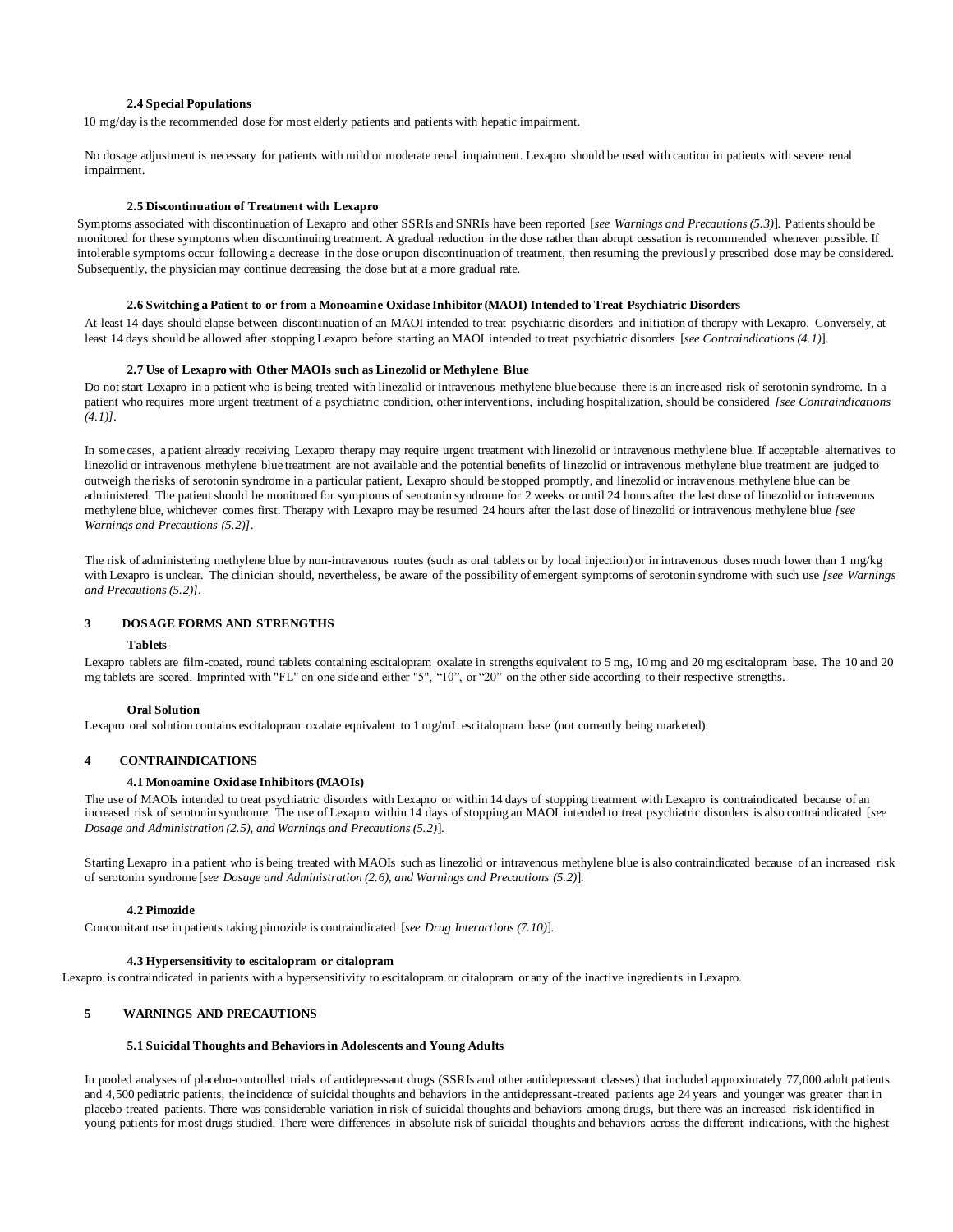incidence in patients with MDD. The drug-placebo differences in the number of cases of suicidal thoughts and behaviors per 1000 patients treated are provided in **Table 1**.

**Table 1: Risk Differences of the Number of Patients of Suicidal Thoughts and Behaviors in the Pooled Placebo-Controlled Trials of Antidepressants in Pediatric and Adult Patients**

| <b>Age Range</b>    | Drug-Placebo Difference in Number of<br><b>Patients of Suicidal Thoughts and Behaviors per 1000</b><br><b>Patients</b><br><b>Treated</b> |
|---------------------|------------------------------------------------------------------------------------------------------------------------------------------|
|                     | Increases Compared to Placebo                                                                                                            |
| $<$ 18 years old    | 14 additional patients                                                                                                                   |
| 18 to 24 years old  | 5 additional patients                                                                                                                    |
|                     | Decreases Compared to Placebo                                                                                                            |
| 25 to 64 years old  | 1 fewer patient                                                                                                                          |
| $\geq 65$ years old | 6 fewer patients                                                                                                                         |

It is unknown whether the risk of suicidal thoughts and behaviors in children, adolescents, and young adults extends to longer-term use, i.e., beyond four months. However, there is substantial evidence from placebo-controlled maintenance trials in adults with MDD that antidepressants delay the recurrence of depression and that depression itself is a risk factor for suicidal thoughts and behaviors.

Monitor all antidepressant-treated patients for any indication for clinical worsening and emergence of suicidal thoughts and behaviors, especially during the initial few months of drug therapy, and at times of dosage changes. Counsel family members or caregivers of patients to monitor for changes in behavior and to alert the healthcare provider. Consider changing the therapeutic regimen, including possibly discontinuing Lexapro, in patients whose depression is persistently worse, or who are experiencing emergent suicidal thoughts or behaviors.

### **5.2 Serotonin Syndrome**

The development of a potentially life-threatening serotonin syndrome has been reported with SNRIs and SSRIs, including Lexapro, alone but particularly with concomitant use of other serotonergic drugs (including triptans, tricyclic antidepressants, fentanyl, lithium, tramadol, tryptophan, buspirone, amphetamines, and St. John's Wort) and with drugs that impair metabolism of serotonin (in particular, MAOIs, both those intended to treat psychiatric disorders and also others, such as linezolid and intravenous methylene blue).

Serotonin syndrome symptoms may include mental status changes (e.g., agitation, hallucinations, delirium, and coma), autonomi c instability (e.g., tachycardia, labile blood pressure, dizziness, diaphoresis, flushing, hyperthermia), neuromuscular symptoms (e.g., tremor, rigidity, myoclonus, hyperreflexia, incoordination) seizures, and/or gastrointestinal symptoms (e.g., nausea, vomiting, diarrhea). Patients should be monitored for the emergence of serotonin syndrome.

The concomitant use of Lexapro with MAOIs intended to treat psychiatric disorders is contraindicated. Lexapro should also not be started in a patient who is being treated with MAOIs such as linezolid or intravenous methylene blue. All reports with methylene blue that provided information on the route of administration involved intravenous administration in the dose range of 1 mg/kg to 8 mg/kg. No reports involved the administration of methylene blue by other routes (such as oral tablets or local tissue injection) or at lower doses. There may be circumstances when it is necessary to initiate treatment with an MAOI such as linezolid or intravenous methylene blue in a patient taking Lexapro. Lexapro should be discontinued before initiating treatment with the MAOI [*see Contraindications (4.1) and Dosage and Administration (2.5 and 2.6)*].

If concomitant use of Lexapro with other serotonergic drugs including, triptans, tricyclic antidepressants, fentanyl, lithium, tramadol, buspirone, tryptophan, amphetamine and St. John's Wort is clinically warranted, patients should be made aware of a potential increased risk for serotonin syndrome, particularly during treatment initiation and dose increases.

Treatment with Lexapro and any concomitant serotonergic agents, should be discontinued immediately if the above events occur and supportive symptomatic treatment should be initiated.

## **5.3 Discontinuation of Treatment with Lexapro**

During marketing of Lexapro and other SSRIs and SNRIs (serotonin and norepinephrine reuptake inhibitors), there have been spontaneous reports of adverse events occurring upon discontinuation of these drugs, particularly when abrupt, including the following: dysphoric mood, irritability, agitati on, dizziness, sensory disturbances (e.g., paresthesias such as electric shock sensations), anxiety, confusion, headache, lethargy, emotional lability, insomnia, and hypomania. While these events are generally self-limiting, there have been reports of serious discontinuation symptoms.

Patients should be monitored for these symptoms when discontinuing treatment with Lexapro. A gradual reduction in the dose rather than abrupt cessation is recommended whenever possible. If intolerable symptoms occur following a decrease in the dose or upon discontinuation of treatment, then resuming the previously prescribed dose may be considered. Subsequently, the physician may continue decreasing the dose but at a more gradual rate [*see Dosage and Administration (2.4)*].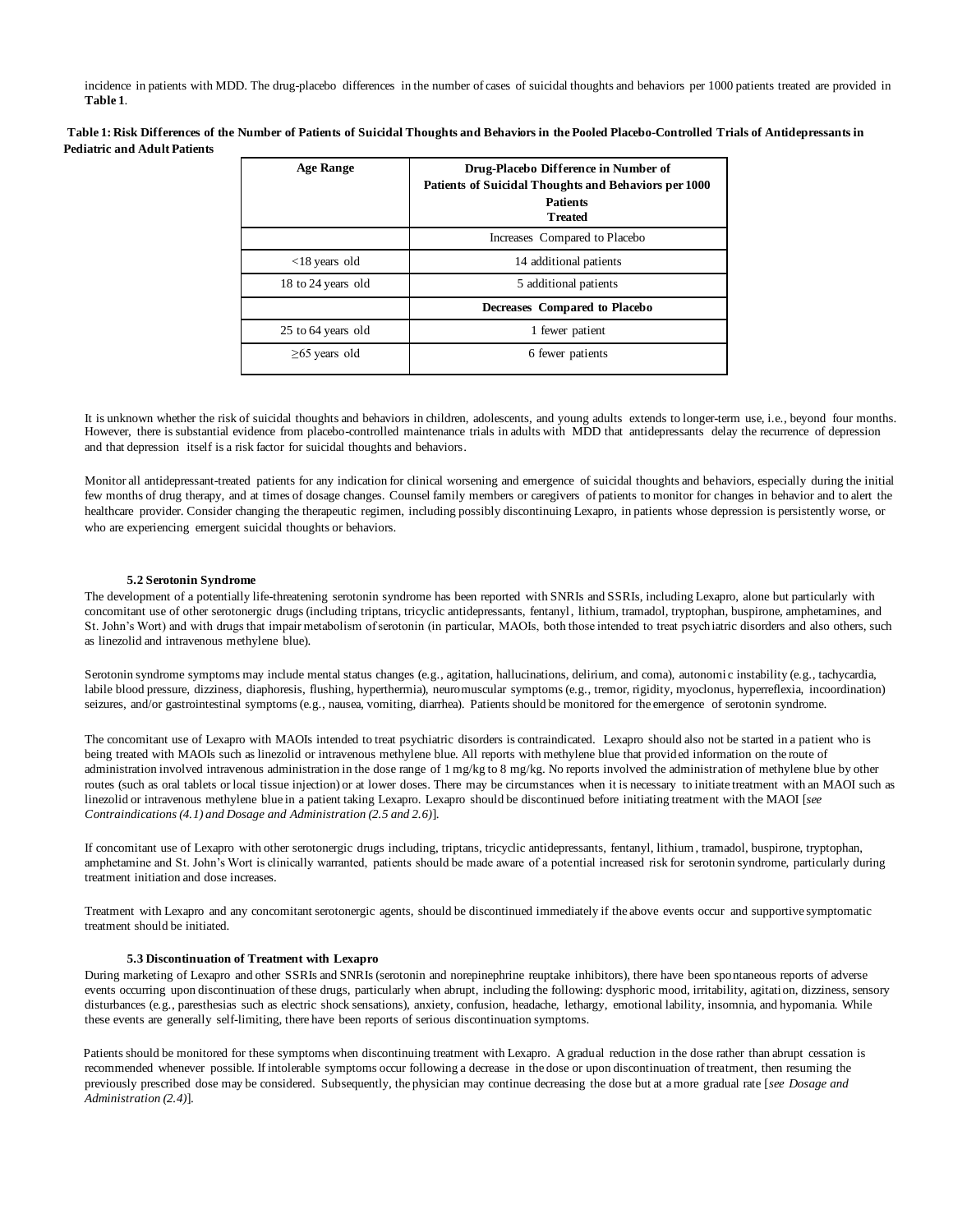# **5.4 Seizures**

Although anticonvulsant effects of racemic citalopram have been observed in animal studies, Lexapro has not been systematically evaluated in patients with a seizure disorder. These patients were excluded from clinical studies during the product's premarketing testing. In clinical trials of Lexapro, cases of convulsion have been reported in association with Lexapro treatment. Like other drugs effective in the treatment of major depressive disorder, Lexapro should be introduced with care in patients with a history of seizure disorder.

#### **5.5 Activation of Mania or Hypomania**

In patients with bipolar disorder, treating a depressive episode with Lexapro or another antidepressant may precipitate a mixed/manic episode. In placebocontrolled trials of Lexapro in major depressive disorder, activation of mania/hypomania was reported in one (0.1%) of 715 patients treated with Lexapro and i n none of the 592 patients treated with placebo. One additional case of hypomania has been reported in association with Lexapro treatment. Activation of mania/hypomania has also been reported in a small proportion of patients with major affective disorders treated with racemic citalopram and other marketed drugs effective in the treatment of major depressive disorder. Prior to initiating treatment with Lexapro, screen patients for any personal or family history of bipolar disorder, mania, or hypomania [*see Dosage and Administration (2.3)*].

#### **5.6 Hyponatremia**

Hyponatremia may occur as a result of treatment with SSRIs and SNRIs, including Lexapro. In many cases, this hyponatremia appears to be the result of the syndrome of inappropriate antidiuretic hormone secretion (SIADH), and was reversible when Lexapro was discontinued. Cases with serum sodium lower than 110 mmol/L have been reported. Elderly patients may be at greater risk of developing hyponatremia with SSRIs and SNRIs. Also, patients taking diuretics or who are otherwise volume depleted may be at greater risk [*see Geriatric Use (8.5*)]. Discontinuation of Lexapro should be considered in patients with symptomatic hyponatremia and appropriate medical intervention should be instituted.

Signs and symptoms of hyponatremia include headache, difficulty concentrating, memory impairment, confusion, weakness, and unsteadiness, which may lead to falls. Signs and symptoms associated with more severe and/or acute cases have included hallucination, syncope, seizure, coma, respiratory arrest, and death.

### **5.7 Abnormal Bleeding**

SSRIs and SNRIs, including Lexapro, may increase the risk of bleeding events. Concomitant use of aspirin, nonsteroidal antiinflammatory drugs, warfarin, and other anticoagulants may add to the risk. Case reports and epidemiological studies (case-control and cohort design) have demonstrated an association between use of drugs that interfere with serotonin reuptake and the occurrence of gastrointestinal bleeding. Bleeding events related to SSRIs and SNRIs use have ranged from ecchymoses, hematomas, epistaxis, and petechiae to life-threatening hemorrhages.

Patients should be cautioned about the risk of bleeding associated with the concomitant use of Lexapro and NSAIDs, aspirin, or other drugs that affect coagulation.

#### **5.8 Interference with Cognitive and Motor Performance**

In a study in normal volunteers, Lexapro 10 mg/day did not produce impairment of intellectual function or psychomotor performance. Because any psychoactive drug may impair judgment, thinking, or motor skills, however, patients should be cautioned about operating hazardous machinery, including automobiles, until they are reasonably certain that Lexapro therapy does not affect their ability to engage in such activities.

#### **5.9 Angle Closure Glaucoma**

Angle Closure Glaucoma: The pupillary dilation that occurs following use of many antidepressant drugs including Lexapro may trigger an angle closure attack in a patient with anatomically narrow angles who does not have a patent iridectomy.

#### **5.10 Use in Patients with Concomitant Illness**

Clinical experience with Lexapro in patients with certain concomitant systemic illnesses is limited. Caution is advisable in using Lexapro in patients with diseases or conditions that produce altered metabolism or hemodynamic responses.

Lexapro has not been systematically evaluated in patients with a recent history of myocardial infarction or unstable heart disease. Patients with these diagnoses were generally excluded from clinical studies during the product's premarketing testing.

In subjects with hepatic impairment, clearance of racemic citalopram was decreased and plasma concentrations were increased. The recommended dose of Lexapro in hepatically impaired patients is 10 mg/day [*see Dosage and Administration (2.3)*].

Because escitalopram is extensively metabolized, excretion of unchanged drug in urine is a minor route of elimination. Until adequate numbers of patients with severe renal impairment have been evaluated during chronic treatment with Lexapro, however, it should be used with caution in such patients [*see Dosage and Administration (2.3)*].

#### **5.11 Sexual Dysfunction**

Use of SSRIs, including Lexapro, may cause symptoms of sexual dysfunction [*see Adverse Reactions (6.1)*]. In male patients, SSRI use may result in ejaculatory delay or failure, decreased libido, and erectile dysfunction. In female patients, SSRI use may result in decreased libido and delayed or absent orgasm.

It is important for prescribers to inquire about sexual function prior to initiation of Lexapro and to inquire specifically about changes in sexual function during treatment, because sexual function may not be spontaneously reported. When evaluating changes in sexual function, obtaining a detailed history (including timing of symptom onset) is important because sexual symptoms may have other causes, including the underlying psychiatric disorder. Discuss potential management strategies to support patients in making informed decisions about treatment.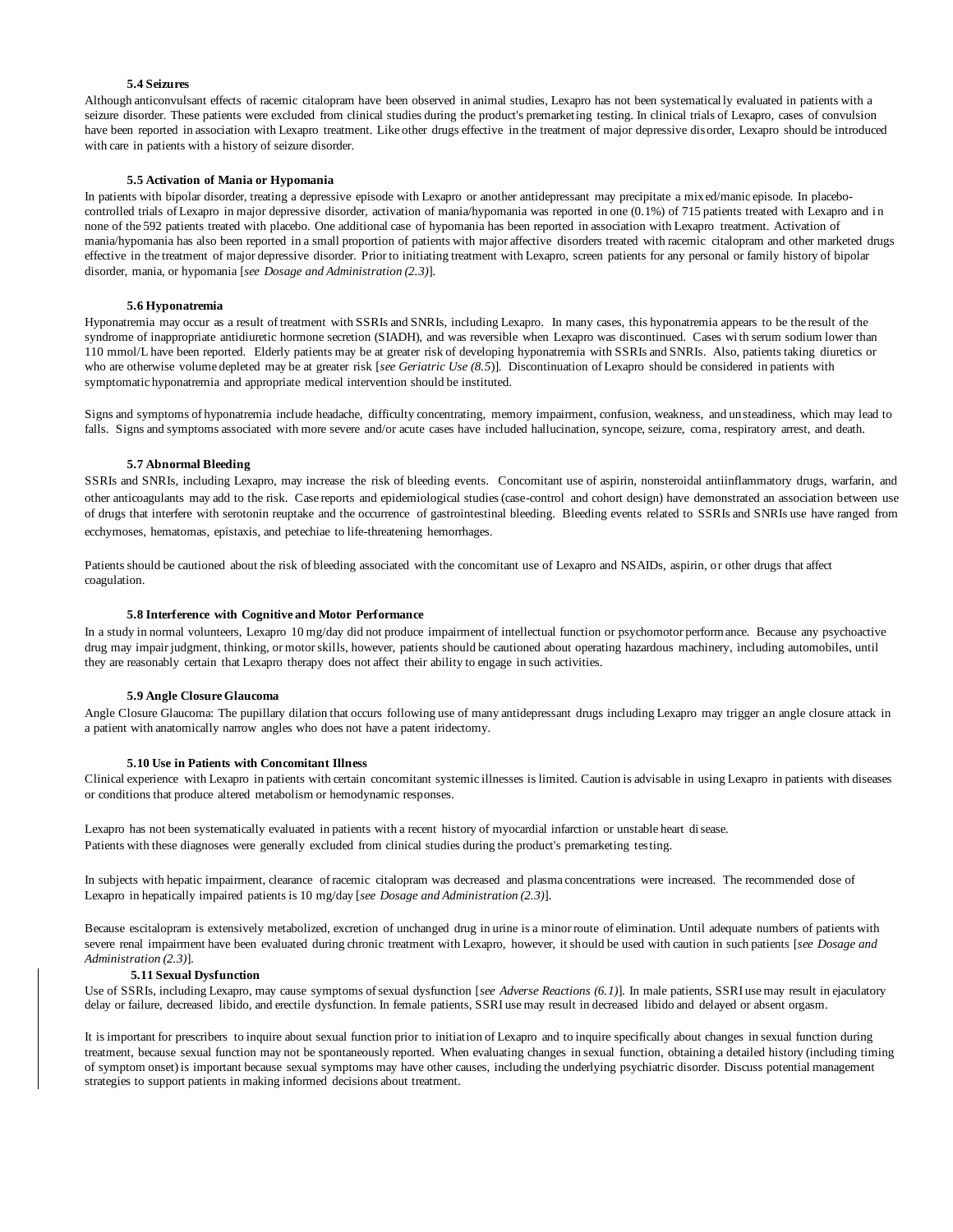# **6 ADVERSE REACTIONS**

## **6.1 Clinical Trials Experience**

Because clinical studies are conducted under widely varying conditions, adverse reaction rates observed in the clinical studies of a drug cannot be directly compared to rates in the clinical studies of another drug and may not reflect the rates observed in practice.

# **Clinical Trial Data Sources**

#### **Pediatrics (6 -17 years)**

Adverse events were collected in 576 pediatric patients (286 Lexapro, 290 placebo) with major depressive disorder in double-blind placebo-controlled studies. Safety and effectiveness of Lexapro in pediatric patients less than 12 years of age has not been established.

### **Adults**

Adverse events information for Lexapro was collected from 715 patients with major depressive disorder who were exposed to escitalopram and from 592 patients who were exposed to placebo in double-blind, placebo-controlled trials. An additional 284 patients with major depressive disorder were newly exposed to escitalopram in open-label trials. The adverse event information for Lexapro in patients with GAD was collected from 429 patients exposed to escitalopram and from 427 patients exposed to placebo in double-blind, placebo-controlled trials.

Adverse events during exposure were obtained primarily by general inquiry and recorded by clinical investigators using termi nology of their own choosing. Consequently, it is not possible to provide a meaningful estimate of the proportion of individuals experiencing adverse events without first grouping similar types of events into a smaller number of standardized event categories. In the tables and tabulations that follow, standard World Health Organization (WHO) terminology has been used to classify reported adverse events.

The stated frequencies of adverse reactions represent the proportion of individuals who experienced, at least once, a treatment emergent adverse event of the type listed. An event was considered treatment-emergent if it occurred for the first time or worsened while receiving therapy following baseline evaluation.

### **Adverse Events Associated with Discontinuation of Treatment**

### **Major Depressive Disorder**

### **Pediatrics (6 -17 years)**

Adverse events were associated with discontinuation of 3.5% of 286 patients receiving Lexapro and 1% of 290 patients receiving placebo. The most common adverse event (incidence at least 1% for Lexapro and greater than placebo) associated with discontinuation was insomnia (1% Lexapro, 0% placebo).

### **Adults**

Among the 715 depressed patients who received Lexapro in placebo-controlled trials, 6% discontinued treatment due to an adverse event, as compared to 2% of 592 patients receiving placebo. In two fixed-dose studies, the rate of discontinuation for adverse events in patients receiving 10 mg/day Lexapro was not significantly different from the rate of discontinuation for adverse events in patients receiving placebo. The rate of discontinuation for adverse events in patients assigned to a fixed dose of 20 mg/day Lexapro was 10%, which was significantly different from the rate of discontinuation for adverse events in patients receiving 10 mg/day Lexapro (4%) and placebo (3%). Adverse events that were associated with the discontinuation of at least 1% of patients treated with Lexapro, and for which the rate was at least twice that of placebo, were nausea (2%) and ejaculation disorder (2% of male patients).

### **Generalized Anxiety Disorder**

### **Adults**

Among the 429 GAD patients who received Lexapro 10-20 mg/day in placebo-controlled trials, 8% discontinued treatment due to an adverse event, as compared to 4% of 427 patients receiving placebo. Adverse events that were associated with the discontinuation of at least 1% of patients treated with Lexapro, and for which the rate was at least twice the placebo rate, were nausea (2%), insomnia (1%), and fatigue (1%).

### **Incidence of Adverse Reactions in Placebo-Controlled Clinical Trials**

### **Major Depressive Disorder**

### **Pediatrics (6 -17 years)**

The overall profile of adverse reactions in pediatric patients was generally similar to that seen in adult studies, as shown in Table 2. However, the following adverse reactions (excluding those which appear in Table 2 and those for which the coded terms were uninformative or misleading) were reported at an incidence of at least 2% for Lexapro and greater than placebo: back pain, urinary tract infection, vomiting, and nasal congestion.

### **Adults**

The most commonly observed adverse reactions in Lexapro patients (incidence of approximately 5% or greater and approximately twice the incidence in placebo patients) were insomnia, ejaculation disorder (primarily ejaculatory delay), nausea, sweating increased, fatigue, and somnolence.

Table 2 enumerates the incidence, rounded to the nearest percent, of treatment-emergent adverse events that occurred among 715 depressed patients who received Lexapro at doses ranging from 10 to 20 mg/day in placebo-controlled trials. Events included are those occurring in 2% or more of patients treated with Lexapro and for which the incidence in patients treated with Lexapro was greater than the incidence in placebo-treated patients.

**TABLE 2**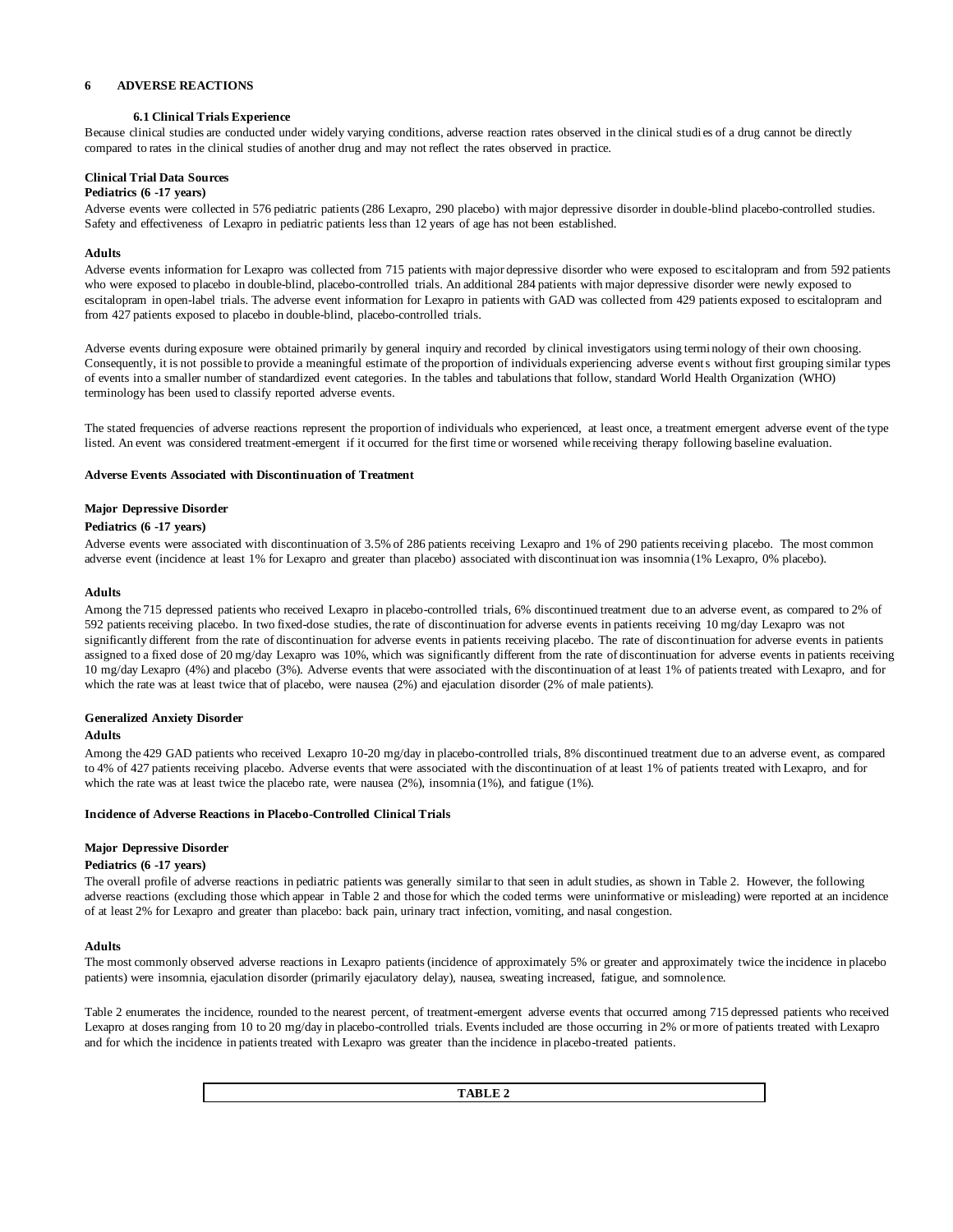| Treatment-Emergent Adverse Reactions observed with a frequency of $\geq$ 2% and greater than placebo |               |                |          |
|------------------------------------------------------------------------------------------------------|---------------|----------------|----------|
| for<br><b>Major Depressive Disorder</b>                                                              |               |                |          |
| <b>Adverse Reaction</b>                                                                              |               | <b>Lexapro</b> | Placebo  |
|                                                                                                      | $(N=715)$     | $(N=592)$      |          |
|                                                                                                      | $\frac{0}{0}$ | $\frac{0}{0}$  |          |
| <b>Autonomic Nervous System Disorders</b>                                                            |               |                |          |
| Dry Mouth                                                                                            |               | 6%             | 5%       |
| Sweating Increased                                                                                   |               | 5%             | 2%       |
| Central & Peripheral Nervous System Disorders                                                        |               |                |          |
| <b>Dizziness</b>                                                                                     |               | 5%             | 3%       |
| <b>Gastrointestinal Disorders</b>                                                                    |               |                |          |
| Nausea                                                                                               |               | 15%            | 7%       |
| Diarrhea                                                                                             |               | 8%             | 5%       |
| Constipation                                                                                         |               | 3%             | 1%       |
| Indigestion                                                                                          |               | 3%             | 1%       |
| Abdominal Pain                                                                                       |               | 2%             | 1%       |
| General                                                                                              |               |                |          |
| Influenza-like Symptoms                                                                              |               | 5%             | 4%       |
| Fatigue                                                                                              |               | 5%             | 2%       |
| <b>Psychiatric Disorders</b>                                                                         |               |                |          |
| Insomnia                                                                                             |               | 9%             | 4%       |
| Somnolence                                                                                           |               | 6%             | 2%       |
| Appetite Decreased                                                                                   |               | 3%             | 1%       |
| Libido Decreas ed                                                                                    |               | 3%             | 1%       |
| <b>Respiratory System Disorders</b>                                                                  |               |                |          |
| Rhinitis                                                                                             |               | 5%             | 4%       |
| Sinusitis                                                                                            |               | 3%             | 2%       |
| Urogenital                                                                                           |               |                |          |
| Ejaculation Disorder <sup>1,2</sup>                                                                  |               | 9%             | $<$ 1%   |
| Impotence <sup>2</sup>                                                                               |               | 3%             | ${<}1\%$ |
| Anorgasmia <sup>3</sup>                                                                              |               | 2%             | $<$ 1%   |

<sup>1</sup>Primarily ejaculatory delay.

<sup>2</sup>Denominator used was for males only (N=225 Lexapro; N=188 placebo).

<sup>3</sup>Denominator used was for females only (N=490 Lexapro; N=404 placebo).

### **Generalized Anxiety Disorder**

### **Adults**

The most commonly observed adverse reactions in Lexapro patients (incidence of approximately 5% or greater and approximately twice the incidence in placebo patients) were nausea, ejaculation disorder (primarily ejaculatory delay), insomnia, fatigue, decreased libido, and anorgasmia.

**Table 3** enumerates the incidence, rounded to the nearest percent of treatment-emergent adverse events that occurred among 429 GAD patients who received Lexapro 10 to 20 mg/day in placebo-controlled trials. Events included are those occurring in 2% or more of patients treated with Lexapro and for which the incidence in patients treated with Lexapro was greater than the incidence in placebo-treated patients.

|                                                                                                                                                  | TABLE 3       |                |  |  |
|--------------------------------------------------------------------------------------------------------------------------------------------------|---------------|----------------|--|--|
| Treatment-Emergent Adverse Reactions observed with a frequency of $\geq 2\%$ and greater than placebo for<br><b>Generalized Anxiety Disorder</b> |               |                |  |  |
| <b>Adverse Reactions</b>                                                                                                                         | Lexapro       | <b>Placebo</b> |  |  |
|                                                                                                                                                  | $(N=429)$     | $(N=427)$      |  |  |
|                                                                                                                                                  | $\frac{0}{0}$ | $\frac{6}{9}$  |  |  |
| <b>Autonomic Nervous System Disorders</b>                                                                                                        |               |                |  |  |
| Dry Mouth                                                                                                                                        | 9%            | 5%             |  |  |
| Sweating Increased                                                                                                                               | 4%            | 1%             |  |  |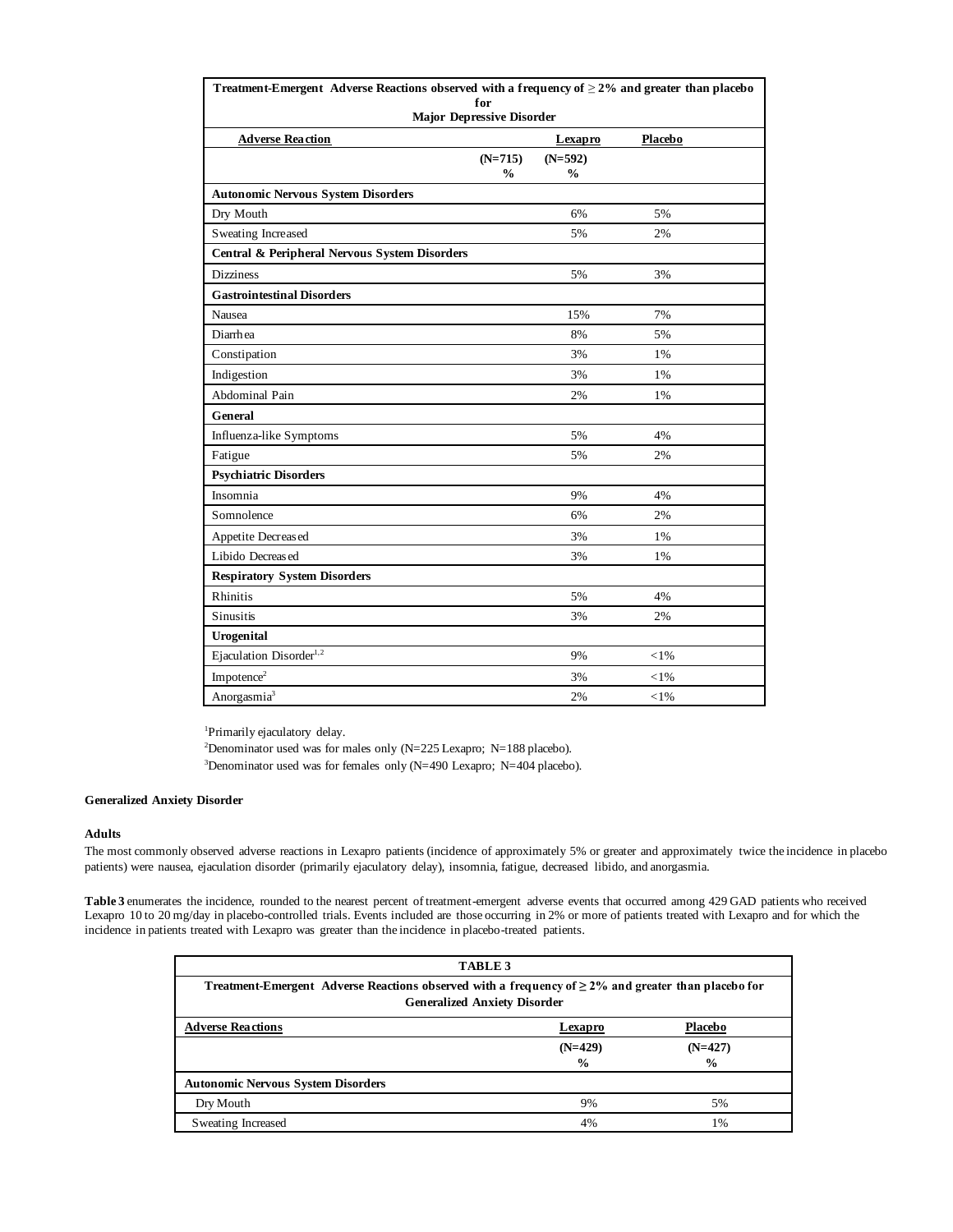| Central & Peripheral Nervous System Disorders |     |      |
|-----------------------------------------------|-----|------|
| Headache                                      | 24% | 17%  |
| Paresthesia                                   | 2%  | 1%   |
| <b>Gastrointestinal Disorders</b>             |     |      |
| Nausea                                        | 18% | 8%   |
| Diarrhea                                      | 8%  | 6%   |
| Constipation                                  | 5%  | 4%   |
| Indigestion                                   | 3%  | 2%   |
| Vomiting                                      | 3%  | 1%   |
| <b>Abdominal Pain</b>                         | 2%  | 1%   |
| Flatulence                                    | 2%  | 1%   |
| Toothache                                     | 2%  | 0%   |
| General                                       |     |      |
| Fatigue                                       | 8%  | 2%   |
| Influenza-like Symptoms                       | 5%  | 4%   |
| Musculoskeletal System Disorder               |     |      |
| Neck/Shoulder Pain                            | 3%  | 1%   |
| <b>Psychiatric Disorders</b>                  |     |      |
| Somnolence                                    | 13% | 7%   |
| Insomnia                                      | 12% | 6%   |
| Libido Decreas ed                             | 7%  | 2%   |
| Dreaming Abnormal                             | 3%  | 2%   |
| Appetite Decreased                            | 3%  | 1%   |
| Lethargy                                      | 3%  | 1%   |
| <b>Respiratory System Disorders</b>           |     |      |
| Yawning                                       | 2%  | 1%   |
| <b>Urogenital</b>                             |     |      |
| Ejaculation Disorder <sup>1,2</sup>           | 14% | 2%   |
| Anorgasmia <sup>3</sup>                       | 6%  | < 1% |
| Menstrual Disorder                            | 2%  | 1%   |

<sup>1</sup>Primarily ejaculatory delay.

<sup>2</sup>Denominator used was for males only (N=182 Lexapro; N=195 placebo).

<sup>3</sup>Denominator used was for females only (N=247 Lexapro; N=232 placebo).

### **Dose Dependency of Adverse Reactions**

The potential dose dependency of common adverse reactions (defined as an incidence rate of ≥5% in either the 10 mg or 20 mg Lexapro groups) was examined on the basis of the combined incidence of adverse reactions in two fixed-dose trials. The overall incidence rates of adverse events in 10 mg Lexapro-treated patients (66%) was similar to that of the placebo-treated patients (61%), while the incidence rate in 20 mg/day Lexapro-treated patients was greater (86%). Table 4 shows common adverse reactions that occurred in the 20 mg/day Lexapro group with an incidence that was approximately twice that of the 10 mg/day Lexapro group and approximately twice that of the placebo group.

| TABLE <sub>4</sub>                                           |                            |           |                                   |  |  |
|--------------------------------------------------------------|----------------------------|-----------|-----------------------------------|--|--|
| Incidence of Common Adverse Reactions in Patients with Major |                            |           |                                   |  |  |
|                                                              | <b>Depressive Disorder</b> |           |                                   |  |  |
| <b>Adverse Reaction</b>                                      | Placebo                    | 10 mg/day | $20 \frac{\text{mg}}{\text{day}}$ |  |  |
|                                                              | $(N=311)$                  | Lexapro   | Lexapro                           |  |  |
|                                                              |                            | $(N=310)$ | $(N=125)$                         |  |  |
| <b>Insomnia</b>                                              | 4%                         | 7%        | 14%                               |  |  |
| <b>Diarrhea</b>                                              | 5%                         | 6%        | 14%                               |  |  |
| Dry Mouth                                                    | 3%                         | 4%        | 9%                                |  |  |
| <b>Somnolence</b>                                            | 1%                         | 4%        | 9%                                |  |  |
| <b>Dizziness</b>                                             | 2%                         | 4%        | 7%                                |  |  |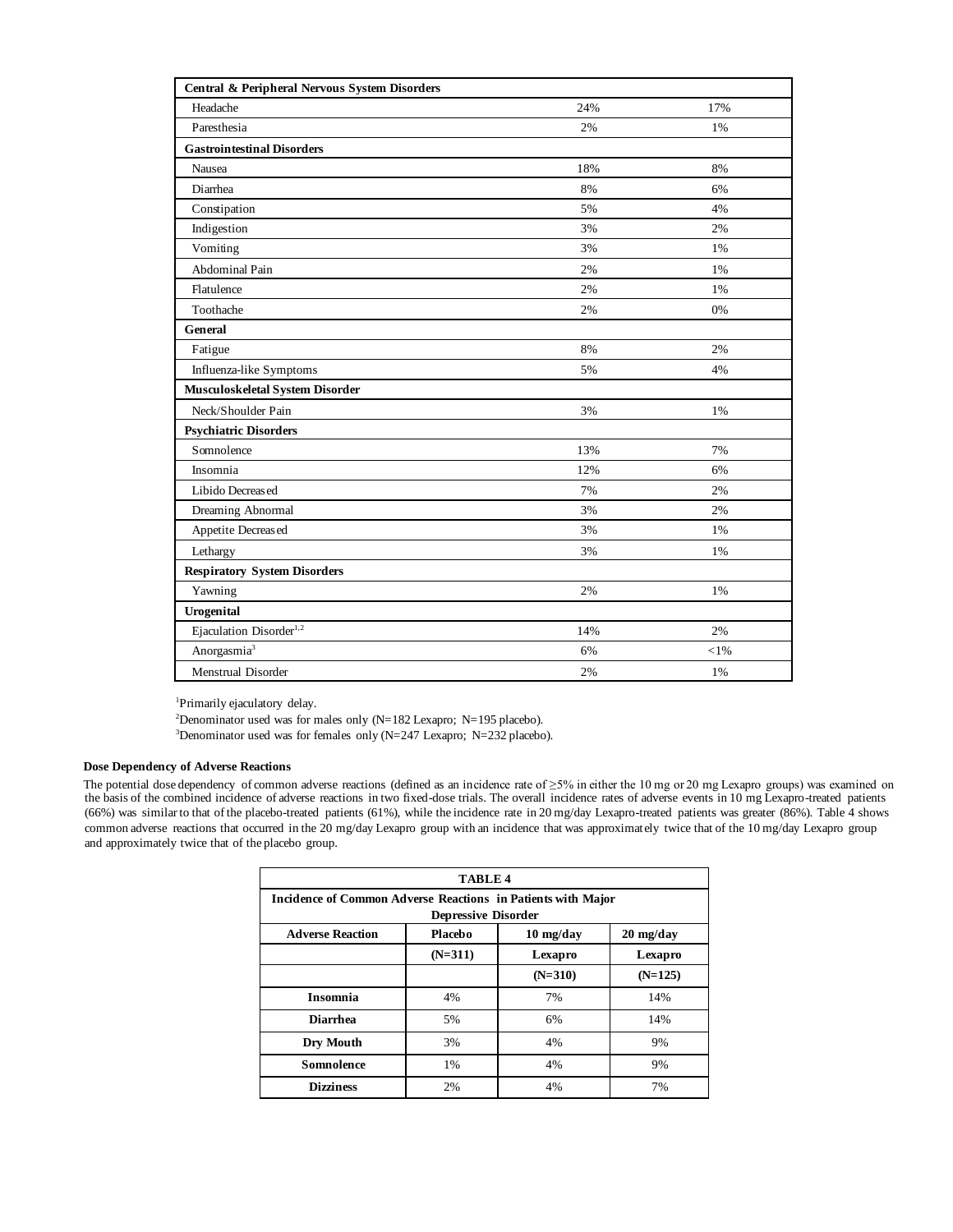| <b>Sweating Increased</b> | ${<}1\%$ | 3% | 8% |
|---------------------------|----------|----|----|
| Constipation              | 1%       | 3% | 6% |
| <b>Fatigue</b>            | 2%       | 2% | 6% |
| Indigestion               | 1%       | 2% | 6% |

### **Male and Female Sexual Dysfunction with SSRIs**

Although changes in sexual desire, sexual performance, and sexual satisfaction often occur as manifestations of a psychiatric disorder, they may also be a consequence of pharmacologic treatment. In particular, some evidence suggests that SSRIs can cause such untoward sexual experiences.

Reliable estimates of the incidence and severity of untoward experiences involving sexual desire, performance, and satisfacti on are difficult to obtain, however, in part because patients and physicians may be reluctant to discuss them. Accordingly, estimates of the incidence of untoward sexual experience and performance cited in product labeling are likely to underestimate their actual incidence.

|                                                                        | <b>TABLE 5</b>  |           |  |  |  |
|------------------------------------------------------------------------|-----------------|-----------|--|--|--|
| Incidence of Sexual Side Effects in Placebo-Controlled Clinical Trials |                 |           |  |  |  |
| <b>Adverse Event</b>                                                   | Lexapro         | Placebo   |  |  |  |
|                                                                        | In Males Only   |           |  |  |  |
|                                                                        | $(N=407)$       | $(N=383)$ |  |  |  |
| <b>Ejaculation Disorder</b><br>(primarily ejaculatory delay)           | 12%             | 1%        |  |  |  |
| Libido Decreased                                                       | 6%              | 2%        |  |  |  |
| Impotence                                                              | 2%              | ${<}1\%$  |  |  |  |
|                                                                        | In Females Only |           |  |  |  |
|                                                                        | $(N=737)$       | $(N=636)$ |  |  |  |
| Libido Decreased                                                       | 3%              | 1%        |  |  |  |
| Anorgasmia                                                             | 3%              | ${<}1\%$  |  |  |  |

There are no adequately designed studies examining sexual dysfunction with escitalopram treatment.

Priapism has been reported with all SSRIs.

While it is difficult to know the precise risk of sexual dysfunction associated with the use of SSRIs, physicians should routinely inquire about such possible side effects.

### **Vital Sign Changes**

Lexapro and placebo groups were compared with respect to (1) mean change from baseline in vital signs (pulse, systolic blood pressure, and diastolic blood pressure) and (2) the incidence of patients meeting criteria for potentially clinically significant changes from baseline in these variables. These analyses did not reveal any clinically important changes in vital signs associated with Lexapro treatment. In addition, a comparison of supine and standing vital sign measures in subjects receiving Lexapro indicated that Lexapro treatment is not associated with orthostatic changes.

### **Weight Changes**

Patients treated with Lexapro in controlled trials did not differ from placebo-treated patients with regard to clinically important change in body weight.

## **Laboratory Changes**

Lexapro and placebo groups were compared with respect to (1) mean change from baseline in various serum chemistry, hematology, and urinalysis variables, and (2) the incidence of patients meeting criteria for potentially clinically significant changes from baseline in these variables. These analyses revealed no clinically important changes in laboratory test parameters associated with Lexapro treatment.

### **ECG Changes**

Electrocardiograms from Lexapro (N=625) and placebo (N=527) groups were compared with respect to outliers defined as subjects with QTc changes over 60 msec from baseline or absolute values over 500 msec post-dose, and subjects with heart rate increases to over 100 bpm or decreases to less than 50 bpm with a 25% change from baseline (tachycardic or bradycardic outliers, respectively). None of the patients in the Lexapro group had a QTcF interval >500 msec or a prolongation >60 msec compared to 0.2% of patients in the placebo group. The incidence of tachycardic outliers was 0.2% in the Lexapro and the placebo group. The incidence of bradycardic outliers was 0.5% in the Lexapro group and 0.2% in the placebo group.

QTcF interval was evaluated in a randomized, placebo and active (moxifloxacin 400 mg) controlled cross-over, escalating multiple dose study in 113 healthy subjects. The maximum mean (95% upper confidence bound) difference from placebo arm were 4.5 (6.4) and 10.7 (12.7) msec for 10 mg and supratherapeutic 30 mg escitalopram given once daily, respectively. Based on the established exposure-response relationship, the predicted QTcF change from placebo arm (95% confidence interval) under the C<sub>max</sub> for the dose of 20 mg is 6.6 (7.9) msec. Escitalopram 30 mg given once daily resulted in mean C<sub>max</sub> of 1.7-fold higher than the mean  $C_{\text{max}}$  for the maximum recommended therapeutic dose at steady state (20 mg). The exposure under supratherapeutic 30 mg dose is simil ar to the steady state concentrations expected in CYP2C19 poor metabolizers following a therapeutic dose of 20 mg.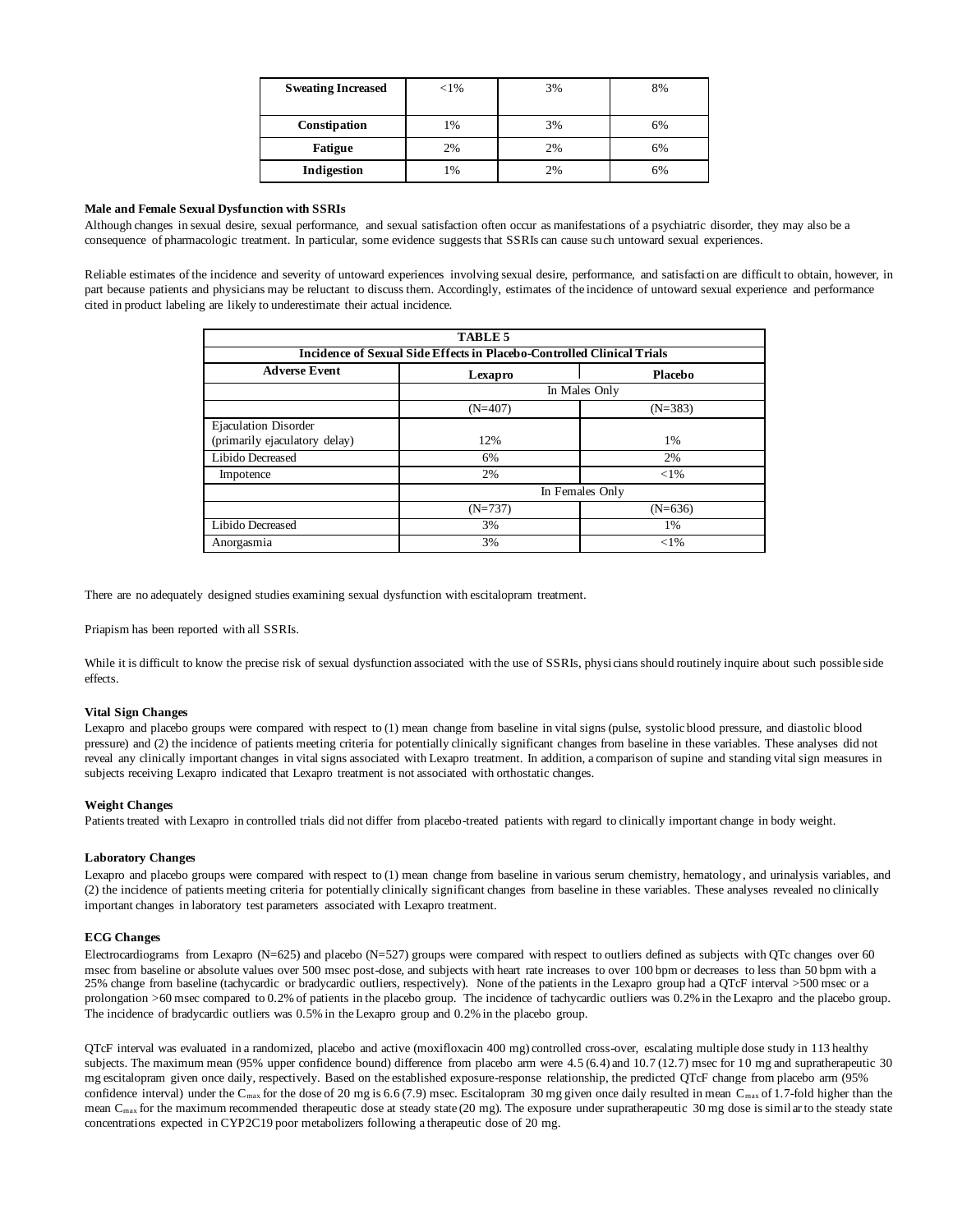#### **Other Reactions Observed During the Premarketing Evaluation of Lexapro**

Following is a list of treatment-emergent adverse events, as defined in the introduction to the **ADVERSE REACTIONS** section, reported by the 1428 patients treated with Lexapro for periods of up to one year in double-blind or open-label clinical trials during its premarketing evaluation. The listing does not include those events already listed in **Tables 2 & 3**, those events for which a drug cause was remote and at a rate less than 1% or lower than placebo, those events which were so general as to be uninformative, and those events reported only once which did not have a substantial probability of being acutely life threatening. Events are categorized by body system. Events of major clinical importance are described in the Warnings and Precautions section (5).

Cardiovascular - hypertension, palpitation.

Central and Peripheral Nervous System Disorders - light-headed feeling, migraine.

Gastrointestinal Disorders - abdominal cramp, heartburn, gastroenteritis.

General - allergy, chest pain, fever, hot flushes, pain in limb.

Metabolic and Nutritional Disorders - increased weight.

Musculoskeletal System Disorders - arthralgia, myalgia jaw stiffness.

Psychiatric Disorders - appetite increased, concentration impaired, irritability.

Reproductive Disorders/Female - menstrual cramps, menstrual disorder.

Respiratory System Disorders - bronchitis, coughing, nasal congestion, sinus congestion, sinus headache.

Skin and Appendages Disorders - rash.

Special Senses - vision blurred, tinnitus.

Urinary System Disorders - urinary frequency, urinary tract infection.

#### **6.2 Post-Marketing Experience**

#### **Adverse Reactions Reported Subsequent to the Marketing of Escitalopram**

The following adverse reactions have been identified during post-approval use of Lexapro. Because these reactions are reported voluntarily from a population of uncertain size, it is not always possible to reliably estimate their frequency or establish a causal relationship to drug exposure.

Blood and Lymphatic System Disorders: anemia, agranulocytis, aplastic anemia, hemolytic anemia, idiopathic thrombocytopenia purpura, leukopenia,

thrombocytopenia.

Cardiac Disorders: atrial fibrillation, bradycardia, cardiac failure, myocardial infarction, tachycardia, torsade de pointes, ventricular arrhythmia, ventricular tachycardia.

Ear and labyrinth disorders: vertigo

Endocrine Disorders: diabetes mellitus, hyperprolactinemia, SIADH.

Eye Disorders: angle closure glaucoma, diplopia, mydriasis, visual disturbance.

Gastrointestinal Disorder: dysphagia, gastrointestinal hemorrhage, gastroesophageal reflux, pancreatitis, rectal hemorrhage.

General Disorders and Administration Site Conditions: abnormal gait, asthenia, edema, fall, feeling abnormal, malaise.

Hepatobiliary Disorders: fulminant hepatitis, hepatic failure, hepatic necrosis, hepatitis.

Immune System Disorders: allergic reaction, anaphylaxis.

Investigations: bilirubin increased, decreased weight, electrocardiogram QT prolongation, hepatic enzymes increased, hypercholesterolemia, INR increased, prothrombin decreased.

Metabolism and Nutrition Disorders: hyperglycemia, hypoglycemia, hypokalemia, hyponatremia.

Musculoskeletal and Connective Tissue Disorders: muscle cramp, muscle stiffness, muscle weakness, rhabdomyolysis.

Nervous System Disorders: akathisia, amnesia, ataxia, choreoathetosis, cerebrovascular accident, dysarthria, dyskinesia, dyst onia, extrapyramidal

disorders, grand mal seizures (or convulsions), hypoaesthesia, myoclonus, nystagmus, Parkinsonism, restless legs, seizures, s yncope, tardive dyskinesia, tremor.

Pregnancy, Puerperium and Perinatal Conditions: spontaneous abortion.

Psychiatric Disorders: acute psychosis, aggression, agitation, anger, anxiety, apathy, completed suicide, confusion, depersonalization, depression aggravated,

delirium, delusion, disorientation, feeling unreal, hallucinations (visual and auditory), mood swings, nervousness, nightmare, panic reaction, paranoia,

restlessness, self-harm or thoughts of self-harm, suicide attempt, suicidal ideation, suicidal tendency.

Renal and Urinary Disorders: acute renal failure, dysuria, urinary retention.

Reproductive System and Breast Disorders: menorrhagia, priapism.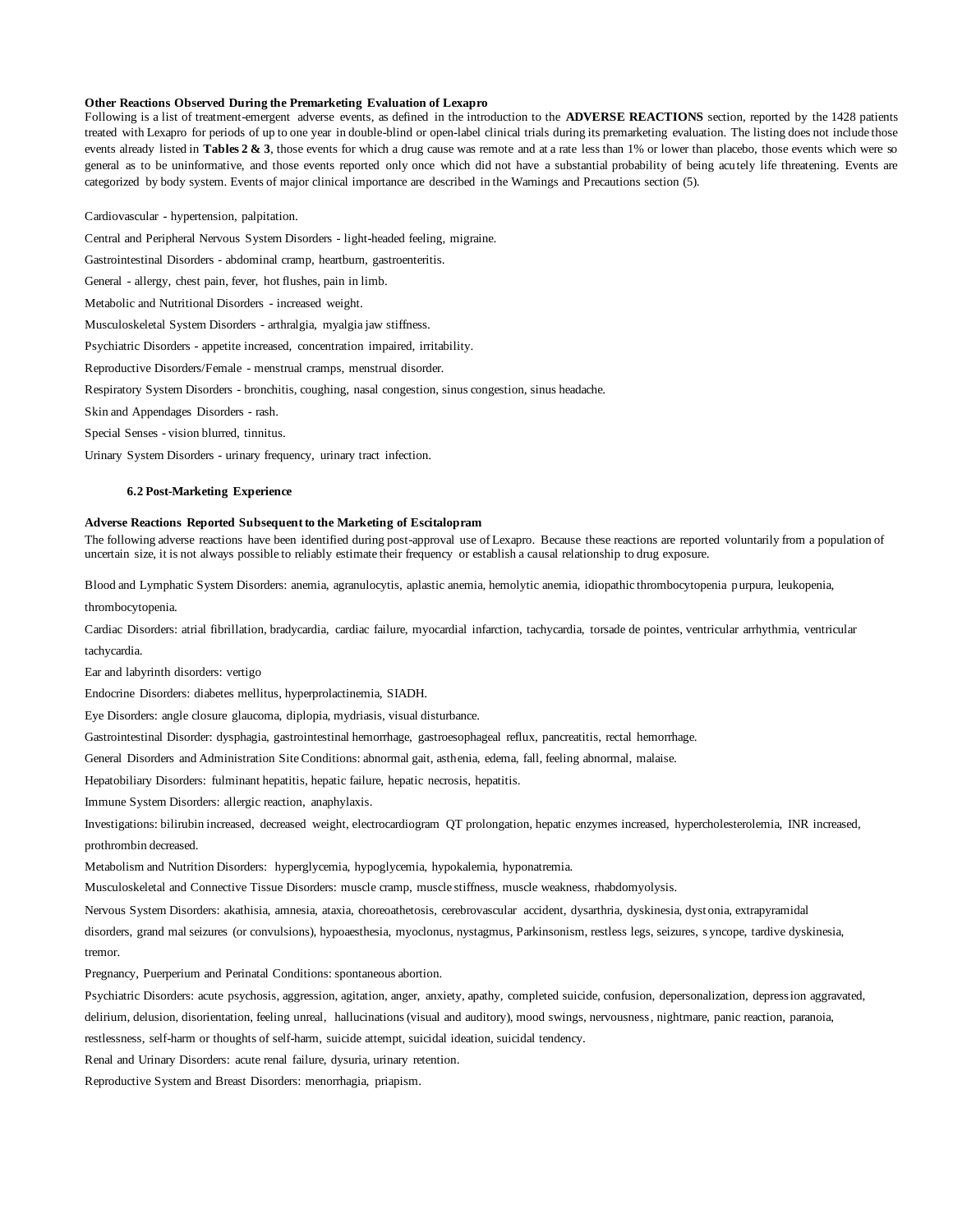Respiratory, Thoracic and Mediastinal Disorders: dyspnea, epistaxis, pulmonary embolism, pulmonary hypertension of the newborn. Skin and Subcutaneous Tissue Disorders: alopecia, angioedema, dermatitis, ecchymosis, erythema multiforme, photosensitivity reaction, Stevens Johnson Syndrome, toxic epidermal necrolysis, urticaria.

Vascular Disorders: deep vein thrombosis, flushing, hypertensive crisis, hypotension, orthostatic hypotension, phlebitis, thrombosis.

### **7 DRUG INTERACTIONS**

### **7.1 Monoamine Oxidase Inhibitors (MAOIs)**

[*See Dosage and Administration (2.5 and 2.6), Contraindications (4.1) and Warnings and Precautions (5.2)*].

#### **7.2 Serotonergic Drugs**

[*See Dosage and Administration (2.5 and 2.6), Contraindications (4.1) and Warnings and Precautions (5.2*)].

#### **7.3 Triptans**

There have been rare postmarketing reports of serotonin syndrome with use of an SSRI and a triptan. If concomitant treatment of Lexapro with a triptan is clinically warranted, careful observation of the patient is advised, particularly during treatment initiation and dose increases [*see Warnings and Precautions (5.2)*].

#### **7.4 CNS Drugs**

Given the primary CNS effects of escitalopram, caution should be used when it is taken in combination with other centrally acting drugs.

#### **7.5 Alcohol**

Although Lexapro did not potentiate the cognitive and motor effects of alcohol in a clinical trial, as with other psychotropic medications, the use of alcohol by patients taking Lexapro is not recommended.

### **7.6 Drugs That Interfere With Hemostasis (NSAIDs, Aspirin, Warfarin, etc.)**

Serotonin release by platelets plays an important role in hemostasis. Epidemiological studies of the case-control and cohort design that have demonstrated an association between use of psychotropic drugs that interfere with serotonin reuptake and the occurrence of upper gastrointestinal bleeding have also shown that concurrent use of an NSAID or aspirin may potentiate the risk of bleeding. Altered anticoagulant effects, including increased bleeding, have been reported when SSRIs and SNRIs are coadministered with warfarin. Patients receiving warfarin therapy should be carefully monitored when Lexapro is initiated or discontinued.

#### **7.7 Cimetidine**

In subjects who had received 21 days of 40 mg/day racemic citalopram, combined administration of 400 mg twice a day cimetidine for 8 days resulted in an increase in citalopram AUC and C<sub>max</sub> of 43% and 39%, respectively. The clinical significance of these findings is unknown.

#### **7.8 Digoxin**

In subjects who had received 21 days of 40 mg/day racemic citalopram, combined administration of citalopram and digoxin (single dose of 1 mg) did not significantly affect the pharmacokinetics of either citalopram or digoxin.

### **7.9 Lithium**

Coadministration of racemic citalopram (40 mg/day for 10 days) and lithium (30 mmol/day for 5 days) had no significant effect on the pharmacokinetics of citalopram or lithium. Nevertheless, plasma lithium levels should be monitored with appropriate adjustment to the lit hium dose in accordance with standard clinical practice. Because lithium may enhance the serotonergic effects of escitalopram, caution should be exercised when Lexapro and lithium are coadministered.

### **7.10 Pimozide and Celexa**

In a controlled study, a single dose of pimozide 2 mg co-administered with racemic citalopram 40 mg given once daily for 11 days was associated with a mean increase in QTc values of approximately 10 msec compared to pimozide given alone. Racemic citalopram did not alter the mean AUC or  $C_{\text{max}}$  of pimozide. The mechanism of this pharmacodynamic interaction is not known.

#### **7.11 Sumatriptan**

There have been rare postmarketing reports describing patients with weakness, hyperreflexia, and incoordination following the use of an SSRI and sumatriptan. If concomitant treatment with sumatriptan and an SSRI (e.g., fluoxetine, fluvoxamine, paroxetine, sertraline, citalopram, escitalopram) is clinically warranted, appropriate observation of the patient is advised.

#### **7.12 Theophylline**

Combined administration of racemic citalopram (40 mg/day for 21 days) and the CYP1A2 substrate theophylline (single dose of 300 mg) did not affect the pharmacokinetics of theophylline. The effect of theophylline on the pharmacokinetics of citalopram was not evaluated.

#### **7.13 Warfarin**

Administration of 40 mg/day racemic citalopram for 21 days did not affect the pharmacokinetics of warfarin, a CYP3A4 substrat e. Prothrombin time was increased by 5%, the clinical significance of which is unknown.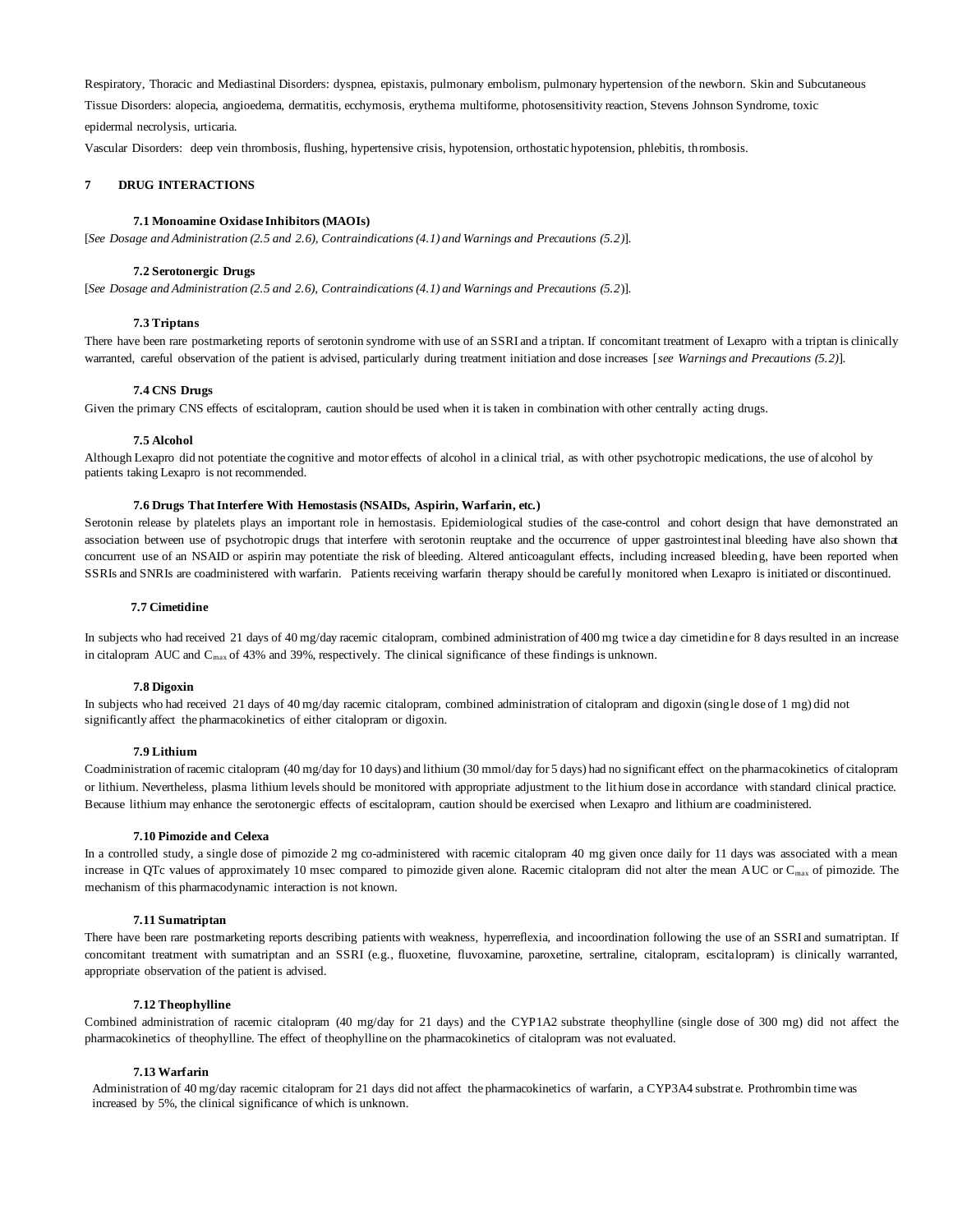### **7.14 Carbamazepine**

Combined administration of racemic citalopram (40 mg/day for 14 days) and carbamazepine (titrated to 400 mg/day for 35 days) did not significantly affect the pharmacokinetics of carbamazepine, a CYP3A4 substrate. Although trough citalopram plasma levels were unaffected, given the enzyme-inducing properties of carbamazepine, the possibility that carbamazepine might increase the clearance of escitalopram should be considered if the two drugs are coadministered.

## **7.15 Triazolam**

Combined administration of racemic citalopram (titrated to 40 mg/day for 28 days) and the CYP3A4 substrate triazolam (single dose of 0.25 mg) did not significantly affect the pharmacokinetics of either citalopram or triazolam.

#### **7.16 Ketoconazole**

Combined administration of racemic citalopram (40 mg) and ketoconazole (200 mg), a potent CYP3A4 inhibitor, decreased the C max and AUC of ketoconazole by 21% and 10%, respectively, and did not significantly affect the pharmacokinetics of citalopram.

### **7.17 Ritonavir**

Combined administration of a single dose of ritonavir (600 mg), both a CYP3A4 substrate and a potent inhibitor of CYP3A4, and escitalopram (20 mg) did not affect the pharmacokinetics of either ritonavir or escitalopram.

### **7.18 CYP3A4 and -2C19 Inhibitors**

*In vitro* studies indicated that CYP3A4 and -2C19 are the primary enzymes involved in the metabolism of escitalopram. However, coadministration of escitalopram (20 mg) and ritonavir (600 mg), a potent inhibitor of CYP3A4, did not significantly affect the pharmacoki netics of escitalopram. Because escitalopram is metabolized by multiple enzyme systems, inhibition of a single enzyme may not appreciably decrease escitalopram clearance.

#### **7.19 Drugs Metabolized by Cytochrome P4502D6**

*In vitro* studies did not reveal an inhibitory effect of escitalopram on CYP2D6. In addition, steady state levels of racemic citalopram were not significantly different in poor metabolizers and extensive CYP2D6 metabolizers after multiple-dose administration of citalopram, suggesting that coadministration, with escitalopram, of a drug that inhibits CYP2D6, is unlikely to have clinically significant effects on escitalopram metabolism. However, there are limited *in vivo* data suggesting a modest CYP2D6 inhibitory effect for escitalopram, i.e., coadministration of escitalopram (20 mg/day for 21 days) with the tricyclic antidepressant desipramine (single dose of 50 mg), a substrate for CYP2D6, resulted in a 40% increase in C<sub>max</sub> and a 100% increase in AUC of desipramine. The clinical significance of this finding is unknown. Nevertheless, caution is indicated in the coadministration of escitalopram and drugs metabolized by CYP2D6.

#### **7.20 Metoprolol**

Administration of 20 mg/day Lexapro for 21 days in healthy volunteers resulted in a 50% increase in C<sub>max</sub> and 82% increase in AUC of the beta-adrenergic blocker metoprolol (given in a single dose of 100 mg). Increased metoprolol plasma levels have been associated with decreased cardios electivity. Coadministration of Lexapro and metoprolol had no clinically significant effects on blood pressure or heart rate.

#### **7.21 Electroconvulsive Therapy (ECT)**

There are no clinical studies of the combined use of ECT and escitalopram.

### **8 USE IN SPECIFIC POPULATIONS**

## **8.1 Pregnancy**

## Pregnancy Exposure Registry

There is a pregnancy exposure registry that monitors pregnancy outcomes in women exposed to antidepressants during pregnancy. Healthcare providers are encouraged to register patients by calling the National Pregnancy Registry for Antidepressants at 1-844-405-6185 or visiting online at <https://womensmentalhealth.org/clnical-and-research-programs/pregnancyregistry/antidepressants/>

#### Risk Summary

Available data from published epidemiologic studies and postmarketing reports have not established an increased risk of major birth defects or miscarriage. There are risks of persistent pulmonary hypertension of the newborn (PPHN) *(see Data)* and poor neonatal adaptation *(see Clinical Considerations)* with exposure to selective serotonin reuptake inhibitors (SSRIs), including LEXAPRO, during pregnancy. There are risks associated with untreat ed depression in pregnancy *(see Clinical Considerations).* 

In animal reproduction studies, both escitalopram and racemic citalopram have been shown to have adverse effects on embryo/fetal and postnatal development, including fetal structural abnormalities , when administered at doses greater than human therapeutic doses *(see Data)*.

The estimated background risk of major birth defects and miscarriage for the indicated population is unknown. All pregnancies have a background risk of birth defect, loss, or other adverse outcomes. In the U.S. general population, the estimated background risk of major birth defects and miscarriage in the clinically recognized pregnancies is 2 to 4% and 15 to 20%, respectively.

#### Clinical Considerations

*Disease-associated maternal risk and/or embryo/fetal risk*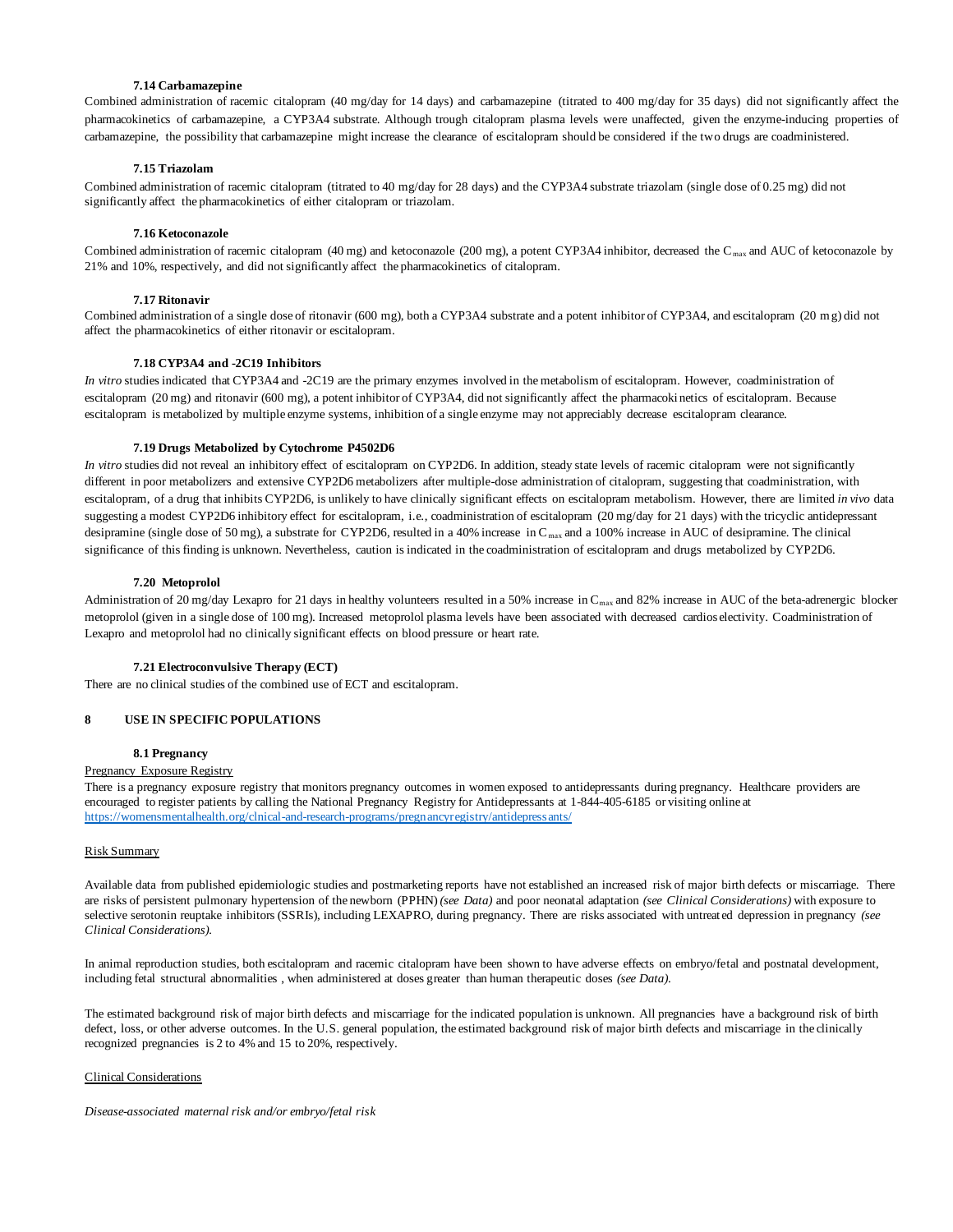Women who discontinue antidepressants are more likely to experience a relapse of major depression than women who continue antidepressants. This finding is from a prospective longitudinal study of 201 pregnant women with a history of major depression, who were euthymic and taking antidepressants at the beginning of pregnancy. Consider the risk of untreated depression when discontinuing or changing treatment with antidepressant medicati on during pregnancy and postpartum.

#### *Fetal/Neonatal adverse reactions*

Neonates exposed to SSRIs or SNRIs, including Lexapro, late in third trimester have developed complications requiring prolonged hospitalization, respiratory support, and tube feeding. Such complications can arise immediately upon delivery. Reported clinical findings have included respiratory distress, cyanosis, apnea, seizures, temperature instability, feeding difficulty, vomiting, hypoglycemia, hypotonia, hypertonia, hyperreflexia, tremor, jitteriness, irritability, and constant crying. These features are consistent with either a direct toxic effect of SSRIs and SNRIs or, possibly, a drug discontinuation syndrome. It should be noted that, in some cases, the clinical picture is consistent with serotonin syndrome [*see Warnings and Precautions (5.2)*].

#### Data

### *Human Data*

Exposure to SSRIs, particularly later in pregnancy, may increase the risk for PPHN. PPHN occurs in 1-2 per 1000 live births in the general populations and is associated with substantial neonatal morbidity and mortality.

#### *Animal Data*

In a rat embryo/fetal development study, oral administration of escitalopram (56, 112, or 150 mg/kg/day) to pregnant animals during the period of organogenesis resulted in decreased fetal body weight and associated delays in ossification at the two higher doses [approximately  $\geq$  55 times the maximum recommended human dose (MRHD) of 20 mg/day on a mg/m<sup>2</sup> basis]. Maternal toxicity (clinical signs and decreased body weight gain and food consumption), mild at 56 mg/kg/day, was present at all dose levels. The developmental no-effect dose of 56 mg/kg/day is approximately 27 times the MRHD of 20 mg on a mg/m<sup>2</sup> basis. No malformations were observed at any of the doses tested (as high as 73 times the MRHD on a mg/m<sup>2</sup> basis).

When female rats were treated with escitalopram (6, 12, 24, or 48 mg/kg/day) during pregnancy and through weaning, slightly increased offspring mortality and growth retardation were noted at 48 mg/kg/day which is approximately 23 times the MRHD of 20 mg on a mg/m<sup>2</sup> basis. Slight maternal toxicity (clinical signs and decreased body weight gain and food consumption) was seen at this dose. Slightly increased offspring mortality was also seen at 24 mg/kg/day. The no-effect dose was 12 mg/kg/day which is approximately 6 times the MRHD of 20 mg on a mg/m<sup>2</sup> basis.

In two rat embryo/fetal development studies, oral administration of racemic citalopram (32, 56, or 112 mg/kg/day) to pregnant animals during the period of organogenesis resulted in decreased embryo/fetal growth and survival and an increased incidence of fetal abnormalities (including cardiovascular and skeletal defects) at the high dose, which is approximately 18 times the MRHD of 60 mg/day on a mg/m<sup>2</sup> basis. This dose was also associated with maternal toxicity (clinical signs, decreased body weight gain). The developmental no-effect dose was 56 mg/kg/day is approximately 9 times the MRHD on a mg/m<sup>2</sup> basis. In a rabbit study, no adverse effects on embryo/fetal development were observed at doses of racemic citalopram of up to 16 mg/kg/day, or approximately 5 times the MRHD on a mg/m<sup>2</sup> basis. Thus, developmental effects of racemic citalopram were observed at a maternally toxic dose in the rat and were not observed in the rabbit.

When female rats were treated with racemic citalopram (4.8, 12.8, or 32 mg/kg/day) from late gestation through weaning, increased offspring mortality during the first 4 days after birth and persistent offspring growth retardation were observed at the highest dose, which is approximately 5 times the MRHD of 60 mg on a mg/m<sup>2</sup> basis. The no-effect dose was 12.8 mg/kg/day is approximately 2 times the MRHD on a mg/m<sup>2</sup> basis. Similar effects on offspring mortality and growth were seen when dams were treated throughout gestation and early lactation at doses  $\geq 24$  mg/kg/day, approximately 4 times the MRHD on a mg/m<sup>2</sup> basis. A noeffect dose was not determined in that study.

#### **8.2 Lactation**

### Risk Summary

Data from the published literature report the presence of escitalopram and desmethylescitalopram in human milk *(see Data*). There are reports of excessive sedation, restlessness, agitation, poor feeding and poor weight gain in infants exposed to escitalopram, through breast milk *(see Clinical Considerations*),. There are no data on the effects of escitalopram or its metabolites on milk production. The developmental and health benefits of breastfeeding should be considered along with the mother's clinical need for LEXAPRO and any potential adverse effects on the breastfed child from LEXAPRO or from the underlying maternal condition.

#### Clinical Considerations

Infants exposed to LEXAPRO should be monitored for excess sedation, restlessness, agitation, poor feeding and poor weight gai n.

#### Data

A study of 8 nursing mothers on escitalopram with daily doses of 10-20 mg/day showed that exclusively breast-fed infants receive approximately 3.9% of the maternal weight-adjusted dose of escitalopram and 1.7% of the maternal weight-adjusted dose of desmethylcitalopram.

#### **8.4 Pediatric Use**

The safety and effectiveness of Lexapro have been established in adolescents (12 to 17 years of age) for the treatment of maj or depressive disorder [*see Clinical Studies (14.1)*]. Although maintenance efficacy in adolescent patients with major depressive disorder has not been systematically evaluated, maintenance efficacy can be extrapolated from adult data along with comparisons of escitalopram pharmacokinetic parameters in adults and adolescent patients.

The safety and effectiveness of Lexapro have not been established in pediatric (younger than 12 years of age) patients with major depressive disorder. In a 24 week, open- label safety study in 118 children (aged 7 to 11 years) who had major depressive disorder, the safety findings were consistent with the known safety and tolerability profile for Lexapro.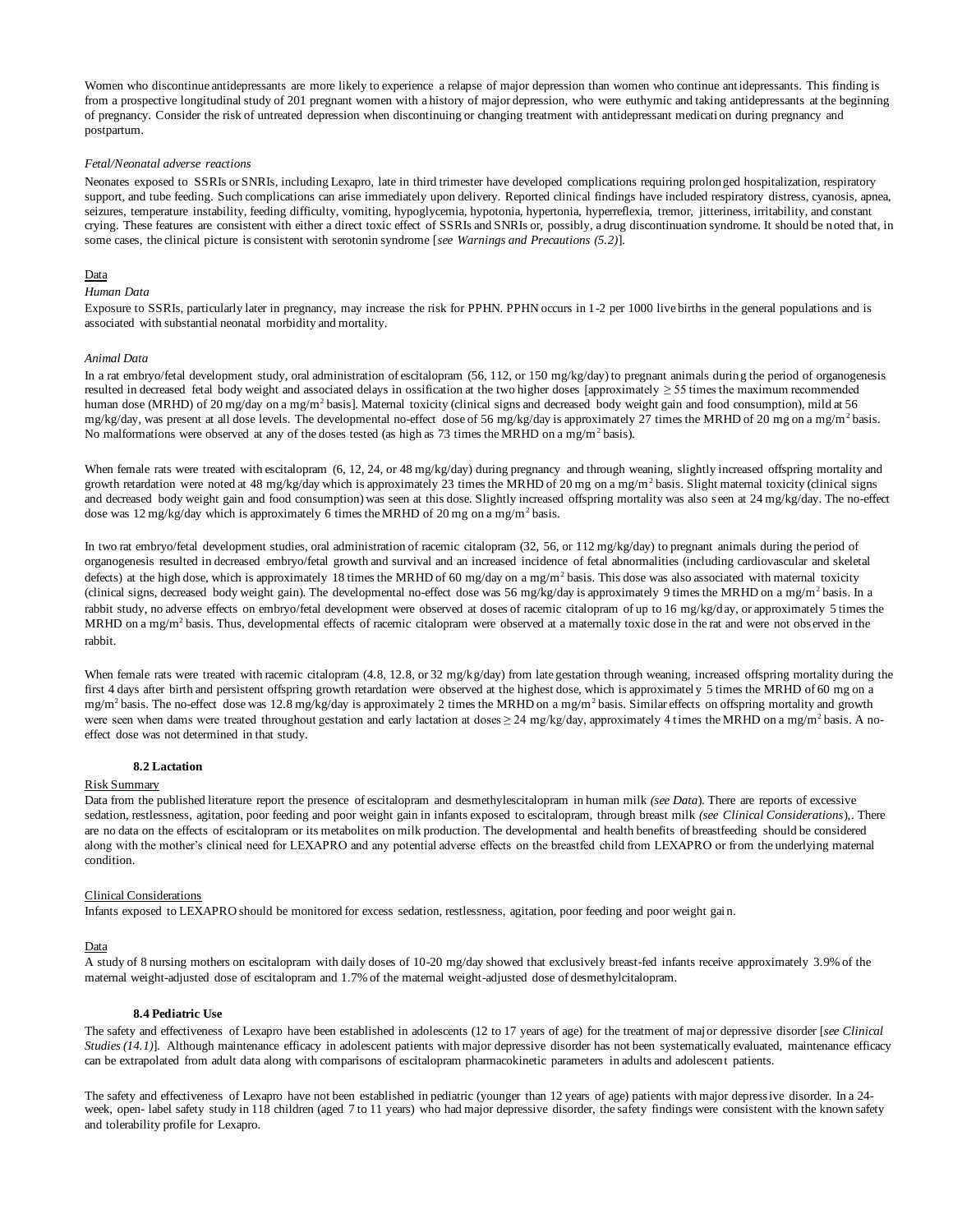Safety and effectiveness of Lexapro has not been established in pediatric patients less than 18 years of age with Generalized Anxiety Disorder.

Decreased appetite and weight loss have been observed in association with the use of SSRIs. Consequently, regular monitoring of weight and growth should be performed in children and adolescents treated with an SSRI such as Lexapro.

#### **8.5 Geriatric Use**

Approximately 6% of the 1144 patients receiving escitalopram in controlled trials of Lexapro in major depressive disorder and GAD were 60 years of age or older; elderly patients in these trials received daily doses of Lexapro between 10 and 20 mg. The number of elderly patients in these trials was insufficient to adequately assess for possible differential efficacy and safety measures on the basis of age. Nevertheless, greater sensitivity of some elderly individuals to effects of Lexapro cannot be ruled out.

SSRIs and SNRIs, including Lexapro, have been associated with cases of clinically significant hyponatremia in elderly patients, who may be at greater risk for this adverse event [see *Hyponatremia (5.6)*].

In two pharmacokinetic studies, escitalopram half-life was increased by approximately 50% in elderly subjects as compared to young subjects and  $C_{\text{max}}$  was unchanged [*see Clinical Pharmacology (12.3)*]. 10 mg/day is the recommended dose for elderly patients [*see Dosage and Administration (2.3)*].

Of 4422 patients in clinical studies of racemic citalopram, 1357 were 60 and over, 1034 were 65 and over, and 457 were 75 and over. No overall differences in safety or effectiveness were observed between these subjects and younger subjects, and other reported clinical experience has not identified differences in responses between the elderly and younger patients, but again, greater sensitivity of some elderly individuals cannot be ruled out.

### **9 DRUG ABUSE AND DEPENDENCE**

## **9.2 Abuse and Dependence**

# Physical and Psychological Dependence

Animal studies suggest that the abuse liability of racemic citalopram is low. Lexapro has not been systematically studied in humans for its potential for abuse, tolerance, or physical dependence. The premarketing clinical experience with Lexapro did not reveal any drug-seeking behavior. However, these observations were not systematic and it is not possible to predict on the basis of this limited experience the extent to which a CNS -active drug will be misused, diverted, and/or abused once marketed. Consequently, physicians should carefully evaluate Lexapro patients for history of drug abuse and follow such patients closely, observing them for signs of misuse or abuse (e.g., development of tolerance, incrementations of dose, drug-seeking behavior).

### **10 OVERDOSAGE**

The following have been reported with Lexapro tablet overdosage:

- Seizures, which may be delayed, and altered mental status including coma.
- Cardiovascular toxicity, which may be delayed, including QRS and QTc interval prolongation, wide complex tachyarrhythmias, and torsade de pointes. Hypertension most commonly seen, but rarely can see hypotension alone or with co-ingestants including alcohol.
- Serotonin syndrome (patients with a multiple drug overdosage with other proserotonergic drugs may have a higher risk).

Prolonged cardiac monitoring is recommended in Lexapro overdosage ingestions due to the arrhythmia risk.

Gastrointestinal decontamination with activated charcoal should be considered in patients who present early after a Lexapro overdose.

Consider contacting a poison center (1-800-221-2222) or a medical toxicologist for overdosage management recommendations.

### **11 DESCRIPTION**

Lexapro® contains escitalopram oxalate, an orally administered selective serotonin reuptake inhibitor (SSRI). Escitalopram is the pure S- enantiomer (single isomer) of the racemic bicyclic phthalane derivative citalopram. Escitalopram oxalate is designated S-(+)-1-[3(dimethyl-amino)propyl]-1-(*p*-fluorophenyl)-5 phthalancarbonitrile oxalate with the following structural formula:



 $\cdot C_2H_2O_4$ 

The molecular formula is  $C_{20}H_{21}FN_{2}O \cdot C_{2}H_{2}O_{4}$  and the molecular weight is 414.40.

Escitalopram oxalate occurs as a fine, white to slightly-yellow powder and is freely soluble in methanol and dimethyl sulfoxide (DMSO), soluble in isotonic saline solution, sparingly soluble in water and ethanol, slightly soluble in ethyl acetate, and insoluble in heptane.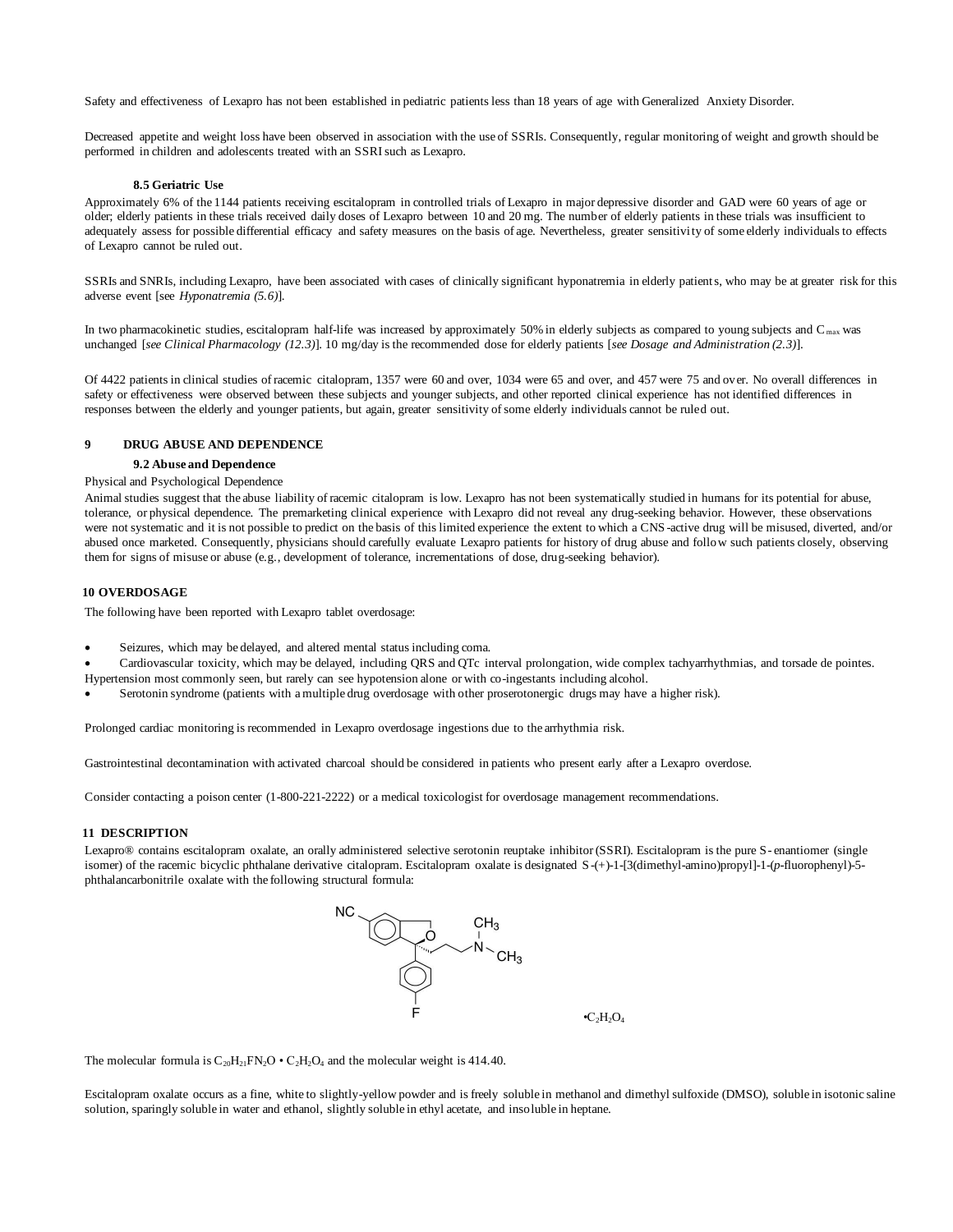Lexapro is available as tablets for oral administration.

Lexapro tablets are film-coated, round tablets containing 6.38 mg, 12.75 mg, 25.50 mg escitalopram oxalate in strengths equivalent to 5 mg, 10 mg, and 20 mg, respectively, of escitalopram base. The 10 and 20 mg tablets are scored. The tablets also contain the following inactive ingredients: talc, croscarmellose sodium, microcrystalline cellulose/colloidal silicon dioxide, and magnesium stearate. The film coating contains hypromellose, titanium dioxide, and polyethylene glycol.

Lexapro oral solution contains 1.29 mg/ml escitalopram oxalate equivalent to 1 mg/mL escitalopram base. It also contains the following inactive ingredients: sorbitol, purified water, citric acid, sodium citrate, malic acid, glycerin, propylene glycol, methylparaben, propylparaben, and natural peppermint flavor. The oral solution is not currently marketed.

# **12 CLINICAL PHARMACOLOGY**

# **12.1 Mechanism of Action**

The mechanism of antidepressant action of escitalopram, the S-enantiomer of racemic citalopram, is presumed to be linked to potentiation of serotonergic activity in the central nervous system (CNS) resulting from its inhibition of CNS neuronal reuptake of serotonin (5-HT).

#### **12.2 Pharmacodynamics**

*In vitro* and *in vivo* studies in animals suggest that escitalopram is a highly selective serotonin reuptake inhibitor (SSRI) with minimal effects on norepinephrine and dopamine neuronal reuptake. Escitalopram is at least 100-fold more potent than the R-enantiomer with respect to inhibition of 5-HT reuptake and inhibition of 5-HT neuronal firing rate. Tolerance to a model of antidepressant effect in rats was not induced by long-term (up to 5 weeks) treatment with escitalopram. Escitalopram has no or very low affinity for serotonergic (5-HT<sub>1-7</sub>) or other receptors including alpha- and beta-adrenergic, dopamine (D<sub>1-3</sub>), histamine (H<sub>1-3</sub>), muscarinic ( $M_{1.5}$ ), and benzodiazepine receptors. Escitalopram also does not bind to, or has low affinity for, various ion channels including Na<sup>+</sup>, K<sup>+</sup>, Cl<sup>-</sup>, and Ca<sup>++</sup> channels. Antagonism of muscarinic, histaminergic, and adrenergic receptors has been hypothesized to be associated with various anticholinergic, sedative, and cardiovascular side effects of other psychotropic drugs.

#### **12.3 Pharmacokinetics**

The single- and multiple-dose pharmacokinetics of escitalopram are linear and dose-proportional in a dose range of 10 to 30 mg/day. Biotransformation of escitalopram is mainly hepatic, with a mean terminal half-life of about 27-32 hours. With once-daily dosing, steady state plasma concentrations are achieved within approximately one week. At steady state, the extent of accumulation of escitalopram in plasma in young healthy subjects was 2.2-2.5 times the plasma concentrations observed after a single dose. The tablet and the oral solution dosage forms of escitalopram oxalate are bioequivalent.

#### Absorption and Distribution

Following a single oral dose (20 mg tablet or solution) of escitalopram, peak blood levels occur at about 5 hours. Absorption of escitalopram is not affected by food.

The absolute bioavailability of citalopram is about 80% relative to an intravenous dose, and the volume of distribution of citalopram is about 12 L/kg. Data specific on escitalopram are unavailable.

The binding of escitalopram to human plasma proteins is approximately 56%.

#### Metabolism and Elimination

Following oral administrations of escitalopram, the fraction of drug recovered in the urine as escitalopram and S-demethylcitalopram (S-DCT) is about 8% and  $10\%$ , respectively. The oral clearance of escitalopram is  $600 \text{ mL/min}$ , with approximately 7% of that due to renal clearance.

Escitalopram is metabolized to S-DCT and S-didemethylcitalopram (S-DDCT). In humans, unchanged escitalopram is the predominant compound in plasma. At steady state, the concentration of the escitalopram metabolite S-DCT in plasma is approximately one-third that of escitalopram. The level of S-DDCT was not detectable in most subjects. *In vitro* studies show that escitalopram is at least 7 and 27 times more potent than S-DCT and S-DDCT, respectively, in the inhibition of serotonin reuptake, suggesting that the metabolites of escitalopram do not contribute significantly to the antidepressant actions of escitalopram. S -DCT and S-DDCT also have no or very low affinity for serotonergic (5-HT<sub>1-7</sub>) or other receptors including alpha- and beta-adrenergic, dopamine (D<sub>1-3</sub>), histamine (H<sub>1-3</sub>), muscarinic  $(M_{1.5})$ , and benzodiazepine receptors. S-DCT and S-DDCT also do not bind to various ion channels including Na<sup>+</sup>, K<sup>+</sup>, Cl<sup>+</sup>, and Ca<sup>++</sup> channels.

*In vitro* studies using human liver microsomes indicated that CYP3A4 and CYP2C19 are the primary isozymes involved in the N-demethylation of escitalopram.

#### Population Subgroups

Age

Adolescents - In a single dose study of 10 mg escitalopram, AUC of escitalopram decreased by 19%, and  $C_{\text{max}}$  increased by 26% in healthy adolescent subjects (12) to 17 years of age) compared to adults. Following multiple dosing of 40 mg/day citalopram, escitalopram elimination half-life, steady-state C<sub>max</sub> and AUC were similar in patients with MDD (12 to 17 years of age) compared to adult patients. No adjustment of dosage is needed in adolescent patients.

Elderly - Escitalopram pharmacokinetics in subjects ≥ 65 years of age were compared to younger subjects in a single-dose and a multiple-dose study. Escitalopram AUC and half-life were increased by approximately 50% in elderly subjects, and C<sub>max</sub> was unchanged. 10 mg is the recommended dose for elderly patients [*see Dosage and Administration (2.3)*].

Gender - Based on data from single- and multiple-dose studies measuring escitalopram in elderly, young adults, and adolescents, no dosage adjustment on the basis of gender is needed.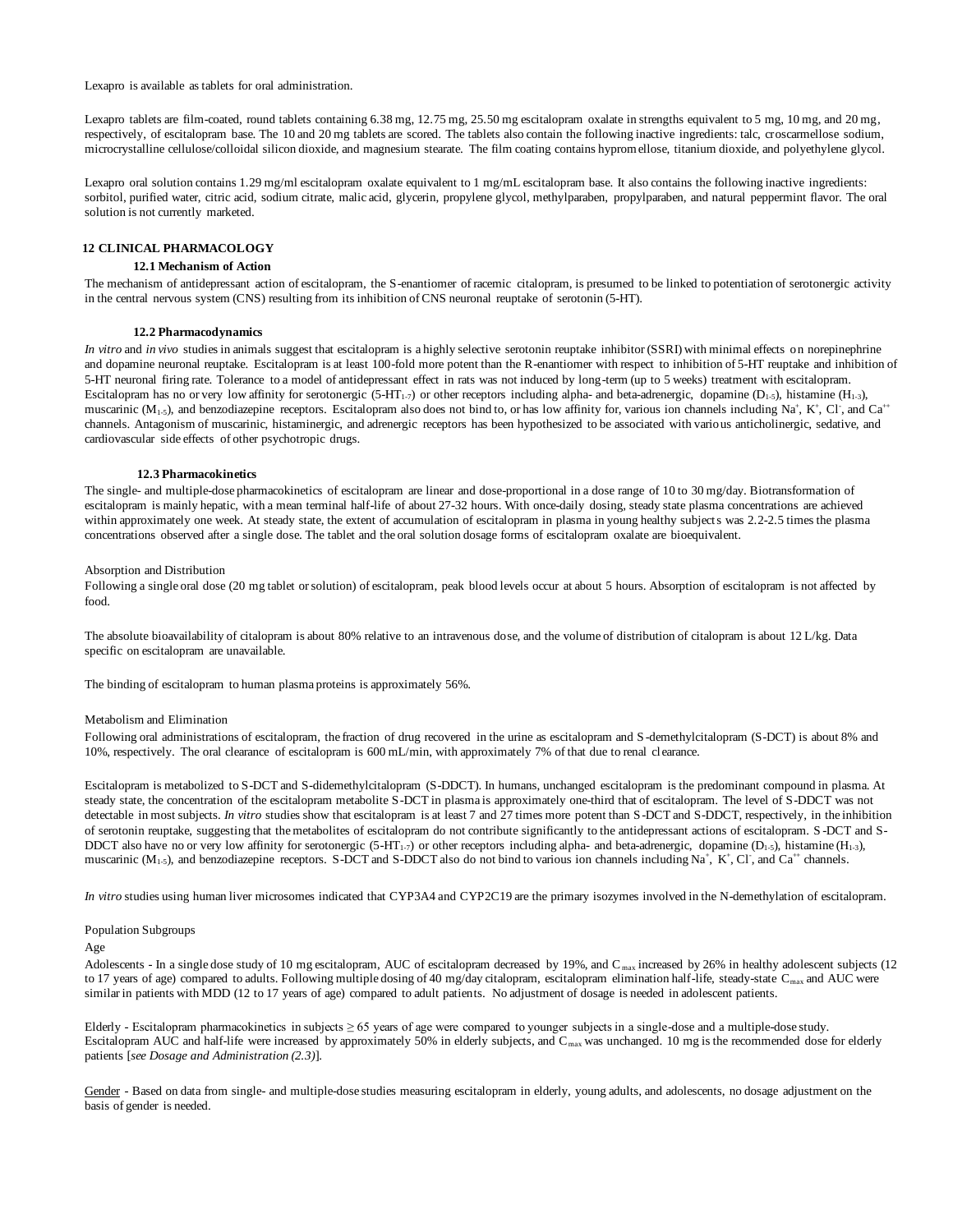Reduced hepatic function - Citalopram oral clearance was reduced by 37% and half-life was doubled in patients with reduced hepatic function compared to normal subjects. 10 mg is the recommended dose of escitalopram for most hepatically impaired patients [*see Dosage and Administration (2.3)*].

Reduced renal function - In patients with mild to moderate renal function impairment, oral clearance of citalopram was reduced by 17% compared to normal subjects. No adjustment of dosage for such patients is recommended. No information is available about the pharmacokinetics of escitalopram in patients with severely reduced renal function (creatinine clearance < 20 mL/min).

#### Drug-Drug Interactions

*In vitro* enzyme inhibition data did not reveal an inhibitory effect of escitalopram on CYP3A4, -1A2, -2C9, -2C19, and -2E1. Based on *in vitro* data, escitalopram would be expected to have little inhibitory effect on *in vivo* metabolism mediated by these cytochromes. While *in vivo* data to address this question are limited, results from drug interaction studies suggest that escitalopram, at a dose of 20 mg, has no 3A4 inhibitory effect and a modest 2D6 inhibitory effect. See *Drug Interactions (7.18)* for more detailed information on available drug interaction data.

# **13 NONCLINICAL TOXICOLOGY**

### **13.1 Carcinogenesis, Mutagenesis, Impairment of Fertility**

## Carcinogenesis

Racemic citalopram was administered in the diet to NMRI/BOM strain mice and COBS WI strain rats for 18 and 24 months, respect ively. There was no evidence for carcinogenicity of racemic citalopram in mice receiving up to 240 mg/kg/day. There was an increased incidence of small intestine carcinoma in rats receiving 8 or 24 mg/kg/day racemic citalopram. A no-effect dose for this finding was not established. The relevance of these findings to humans is unknown.

### **Mutagenesis**

Racemic citalopram was mutagenic in the *in vitro* bacterial reverse mutation assay (Ames test) in 2 of 5 bacterial strains (Salmonella TA98 and TA1537) in the absence of metabolic activation. It was clastogenic in the *in vitro* Chinese hamster lung cell assay for chromosomal aberrations in the presence and absence of metabolic activation. Racemic citalopram was not mutagenic in the *in vitro* mammalian forward gene mutation assay (HPRT) in mouse lymphoma cells or in a coupled *in vitro/in vivo* unscheduled DNA synthesis (UDS) assay in rat liver. It was not clastogenic in the *in vitro* chromosomal aberration assay in human lymphocytes or in two *in vivo* mouse micronucleus assays.

### Impairment of Fertility

When racemic citalopram was administered orally to 16 male and 24 female rats prior to and throughout mating and gestation at doses of 32, 48, and 72 mg/kg/day, mating was decreased at all doses, and fertility was decreased at doses ≥ 32 mg/kg/day. Gestation duration was increased at 48 mg/kg/day.

#### **13.2 Animal Toxicology and/or Pharmacology**

#### Retinal Changes in Rats

Pathologic changes (degeneration/atrophy) were observed in the retinas of albino rats in the 2-year carcinogenicity study with racemic citalopram. There was an increase in both incidence and severity of retinal pathology in both male and female rats receiving 80 mg/kg/day. Similar findings were not present in rats receiving 24 mg/kg/day of racemic citalopram for two years, in mice receiving up to 240 mg/kg/day of racemic citalopram for 18 months, or in dogs receiving up to 20 mg/kg/day of racemic citalopram for one year.

Additional studies to investigate the mechanism for this pathology have not been performed, and the potential significance of this effect in humans has not been established.

### Cardiovascular Changes in Dogs

In a one-year toxicology study, 5 of 10 beagle dogs receiving oral racemic citalopram doses of 8 mg/kg/day died suddenly between weeks 17 and 31 following initiation of treatment. Sudden deaths were not observed in rats at doses of racemic citalopram up to 120 mg/kg/day, which produced plasma levels of citalopram and its metabolites demethylcitalopram and didemethylcitalopram (DDCT) similar to those observed in dogs at 8 mg/kg/day. A subsequent intravenous dosing study demonstrated that in beagle dogs, racemic DDCT caused QT prolongation, a known risk factor for the observed outcome in dogs.

## **14 CLINICAL STUDIES**

#### **14.1 Major Depressive Disorder**

#### **Adolescents**

The efficacy of Lexapro as an acute treatment for major depressive disorder in adolescent patients was established in an 8-week, flexible-dose, placebo-controlled study that compared Lexapro 10-20 mg/day to placebo in outpatients 12 to 17 years of age inclusive who met DSM-IV criteria for major depressive disorder. The primary outcome was change from baseline to endpoint in the Children's Depression Rating Scale - Revised (CDRS-R). In this study, Lexapro showed statistically significant greater mean improvement compared to placebo on the CDRS-R.

The efficacy of Lexapro in the acute treatment of major depressive disorder in adolescents was established, in part, on the basis of extrapolation from the 8-week, flexible-dose, placebo-controlled study with racemic citalopram 20-40 mg/day. In this outpatient study in children and adolescents 7 to 17 years of age who met DSM-IV criteria for major depressive disorder, citalopram treatment showed statistically significant greater mean improvement from baseline, compared to placebo, on the CDRS-R; the positive results for this trial largely came from the adolescent subgroup.

Two additional flexible-dose, placebo-controlled MDD studies (one Lexapro study in patients ages 7 to 17 and one citalopram study in adolescents) did not demonstrate efficacy.

Although maintenance efficacy in adolescent patients has not been systematically evaluated, maintenance efficacy can be extrapolated from adult data along with comparisons of escitalopram pharmacokinetic parameters in adults and adolescent patients.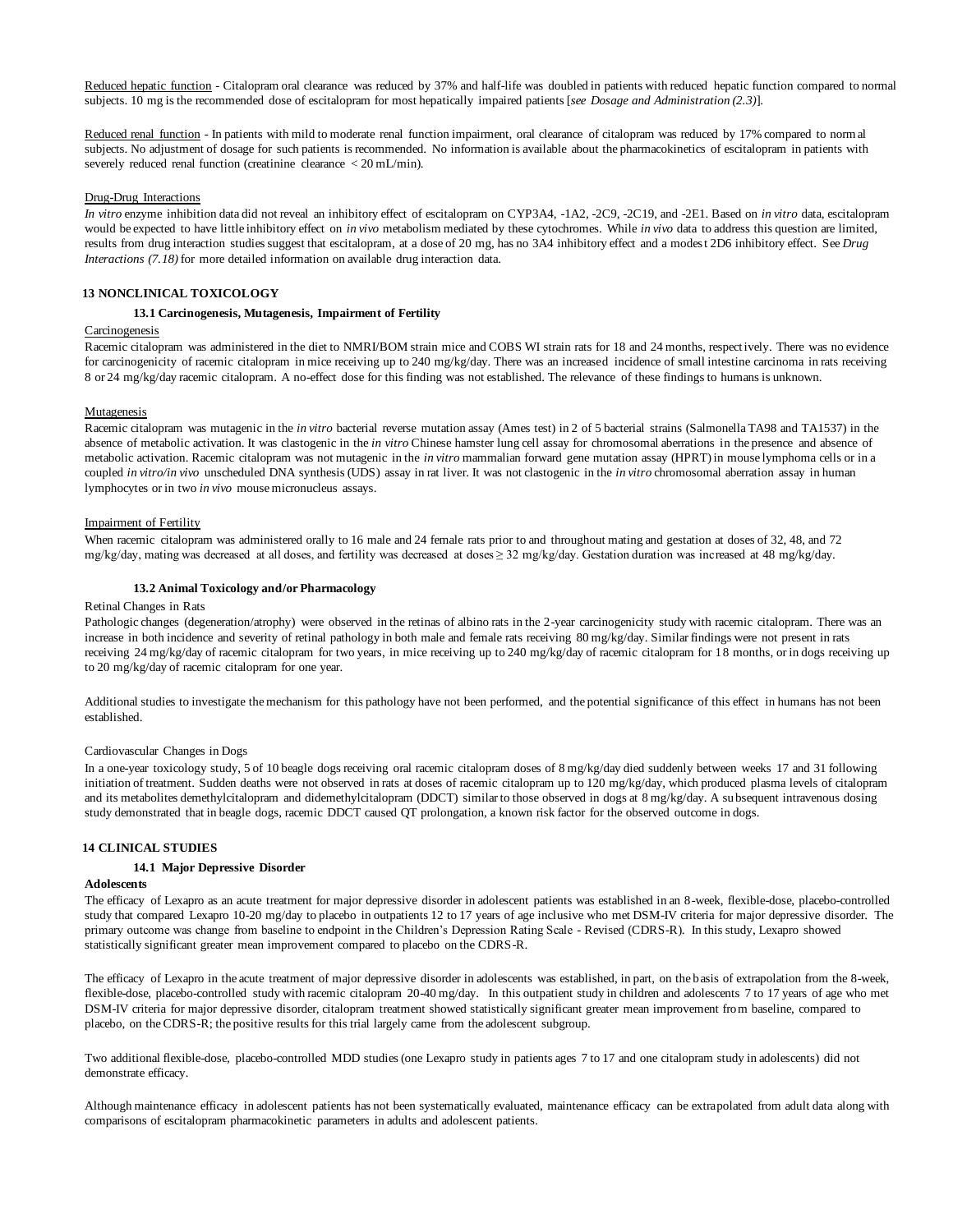#### **Adults**

The efficacy of Lexapro as a treatment for major depressive disorder was established in three, 8-week, placebo-controlled studies conducted in outpatients between 18 and 65 years of age who met DSM-IV criteria for major depressive disorder. The primary outcome in all three studies was change from baseline to endpoint in the Montgomery Asberg Depression Rating Scale (MADRS).

A fixed-dose study compared 10 mg/day Lexapro and 20 mg/day Lexapro to placebo and 40 mg/day citalopram. The 10 mg/day and 20 mg/day Lexapro treatment groups showed statistically significant greater mean improvement compared to placebo on the MADRS. The 10 mg and 20 mg Lexapro groups were similar on this outcome measure.

In a second fixed-dose study of  $10 \text{ mg/day}$  Lexapro and placebo, the  $10 \text{ mg/day}$  Lexapro treatment group showed statistically significant greater mean improvement compared to placebo on the MADRS.

In a flexible-dose study, comparing Lexapro, titrated between 10 and 20 mg/day, to placebo and citalopram, titrated between 20 and 40 mg/day, the Lexapro treatment group showed statistically significant greater mean improvement compared to placebo on the MADRS.

Analyses of the relationship between treatment outcome and age, gender, and race did not suggest any differential responsiveness on the basis of these patient characteristics.

In a longer-term trial, 274 patients meeting (DSM-IV) criteria for major depressive disorder, who had responded during an initial 8 week, open-label treatment phase with Lexapro 10 or 20 mg/day, were randomized to continuation of Lexapro at their same dose, or to placebo, for up to 36 weeks of observation for relapse. Response during the open-label phase was defined by having a decrease of the MADRS total score to  $\leq 12$ . Relapse during the double-blind phase was defined as an increase of the MADRS total score to  $\geq 22$ , or discontinuation due to insufficient clinical response. Patients receiving continued Lexapro experienced a statistically significant longer time to relapse compared to those receiving placebo.

### **14.2 Generalized Anxiety Disorder**

The efficacy of Lexapro in the acute treatment of Generalized Anxiety Disorder (GAD) was demonstrated in three, 8-week, multicenter, flexible-dose, placebocontrolled studies that compared Lexapro 10-20 mg/day to placebo in adult outpatients between 18 and 80 years of age who met DSM-IV criteria for GAD. In all three studies, Lexapro showed statistically significant greater mean improvement compared to placebo on the Hamilton Anxiety Scale (HAM-A).

There were too few patients in differing ethnic and age groups to adequately assess whether or not Lexapro has differential effects in these groups. There was no difference in response to Lexapro between men and women.

### **16 HOW SUPPLIED/STORAGE AND HANDLING**

#### **Tablets**

5 mg Tablets: Bottle of 100 NDC # 0456-2005-01 White to off-white, round, non-scored, film-coated. Imprint "FL" on one side of the tablet and "5" on the other side.

10 mg Tablets:

Bottle of 100 NDC # 0456-2010-01 10 x 10 Unit Dose NDC # 0456-2010-63 White to off-white, round, scored, film-coated. Imprint on scored side with "F" on the left side and "L" on the right side. Imprint on the non-scored side with "10".

## 20 mg Tablets:

 Bottle of 100 NDC # 0456-2020-01 10 x 10 Unit Dose NDC # 0456-2020-63

White to off-white, round, scored, film-coated. Imprint on scored side with "F" on the left side and "L" on the right side. Imprint on the non-scored side with "20".

# **Oral Solution**

5 mg/5 mL, peppermint flavor (240 mL) NDC # 0456-2101-08. The oral solution is not currently being marketed.

Storage and Handling Store at 20°C to 25°C (68°F to 77°F); excursions permitted to 15 to 30°C (59° to 86°F).

## **17 PATIENT COUNSELING INFORMATION**

Advise the patient to read the FDA-approved patient labeling (Medication Guide).

### **Suicidal Thoughts and Behaviors**

Advise patients, their families and caregivers to look for the emergence of suicidal ideation and behavior, especially during treatment and when the dose is adjusted up or down, and instruct them to report such symptoms to their healthcare provider [*see Boxed Warning and Warnings and Precautions (5.1)*].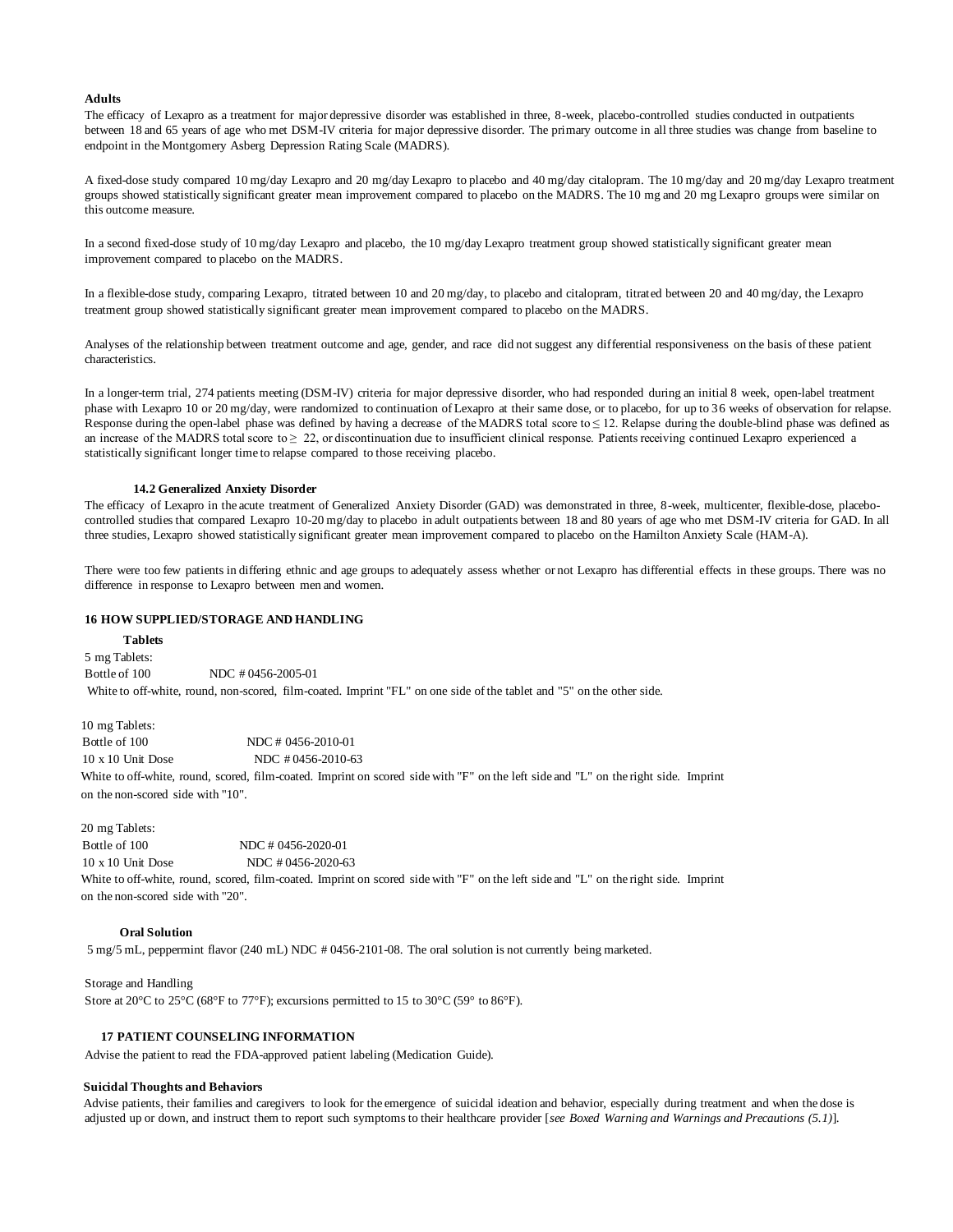#### **Serotonin Syndrome**

Patients should be cautioned about the risk of serotonin syndrome with the concomitant use of Lexapro with other serotonergic drugs including triptans, tricyclic antidepressants, fentanyl, lithium, tramadol, tryptophan, buspirone, amphetamines and St. John's Wort, and with drugs that impair metabolism of serotonin (in particular, MAOIs, both those intended to treat psychiatric disorders and also others, such as linezolid) [*see Warnings and Precautions (5.2)*].

## **Activation of Mania or Hypomania**

Advise patients and their caregivers to observe for signs of activation of mania/hypomania and instruct them to report such symptoms to the healthcare provider *[see Warnings and Precautions (5.5)]*.

### **Abnormal Bleeding**

Patients should be cautioned about the concomitant use of Lexapro and NSAIDs, aspirin, warfarin, or other drugs that affect coagulation since combined use of psychotropic drugs that interfere with serotonin reuptake and these agents has been associated with an increased risk of bleeding [*see Warnings and Precautions (5.7)*].

### **Angle Closure Glaucoma**

Patients should be advised that taking Lexapro can cause mild pupillary dilation, which in susceptible individuals, can lead to an episode of angle closure glaucoma. Pre-existing glaucoma is almost always open-angle glaucoma because angle closure glaucoma, when diagnosed, can be treated definitively with iridectomy. Open-angle glaucoma is not a risk factor for angle closure glaucoma. Patients may wish to be examined to determine whether they are susceptible to angle closure, and have a prophylactic procedure (e.g., iridectomy), if they are susceptible *[see Warnings and Precautions (5.9)]*.

#### **Sexual Dysfunction**

Advise patients that use of Lexapro may cause symptoms of sexual dysfunction in both male and female patients. Inform patients that they should discuss any changes in sexual function and potential management strategies with their healthcare provider *[see Warnings and Precautions (5.11)]*.

#### **Concomitant Medications**

Since escitalopram is the active isomer of racemic citalopram (Celexa), the two agents should not be coadministered. Patients should be advised to inform their physician if they are taking, or plan to take, any prescription or over-the-counter drugs, as there is a potential for interactions.

#### **Continuing the Therapy Prescribed**

While patients may notice improvement with Lexapro therapy in 1 to 4 weeks, they should be advised to continue therapy as directed.

#### **Interference with Psychomotor Performance**

Because psychoactive drugs may impair judgment, thinking, or motor skills, patients should be cautioned about operating hazardous machinery, including automobiles, until they are reasonably certain that Lexapro therapy does not affect their ability to engage in such activities.

#### **Alcohol**

Patients should be told that, although Lexapro has not been shown in experiments with normal subjects to increase the mental and motor skill impairments caused by alcohol, the concomitant use of Lexapro and alcohol in depressed patients is not advised.

### **Pregnancy**

Advise pregnant women to notify their healthcare providers if they become pregnant or intend to become pregnant during treatment with LEXAPRO.

Advise patients that LEXAPRO use later in pregnancy may lead to increased risk for neonatal complications requiring prolonged hospitalization, respiratory support, tube feeding, and/or persistent pulmonary hypertension (PPHN) of the newborn *[see Use in Specific Populations (8.1)]*.

Advise women that there is a pregnancy exposure registry that monitors pregnancy outcomes in women exposed to LEXAPRO during pregnancy *[see Use in Specific Populations (8.1)].*

#### **Lactation**

Advise breastfeeding women using LEXAPRO to monitor infants for excess sedation, restlessness, agitation, poor feeding and poor weight gain and to seek medical care if they notice these signs *[see Use in Specific Populations (8.2)]*.

### **Need for Comprehensive Treatment Program**

Lexapro is indicated as an integral part of a total treatment program for MDD that may include other measures (psychological, educational, social) for patients with this syndrome. Drug treatment may not be indicated for all adolescents with this syndrome. Safety and effectiveness of Lexapro in MDD has not been established in pediatric patients less than 12 years of age. Antidepressants are not intended for use in the adolescent who exhibits symptoms secondary to environmental factors and/or other primary psychiatric disorders. Appropriate educational placement is essential and psychosocial intervention is often helpful. When remedial measures alone are insufficient, the decision to prescribe antidepressant medication will depend upon the physician's assessment of the chronicity and severity of the patient's symptoms.

Distributed by: Allergan USA, Inc. Madison, NJ 07940

Licensed from H. Lundbeck A/S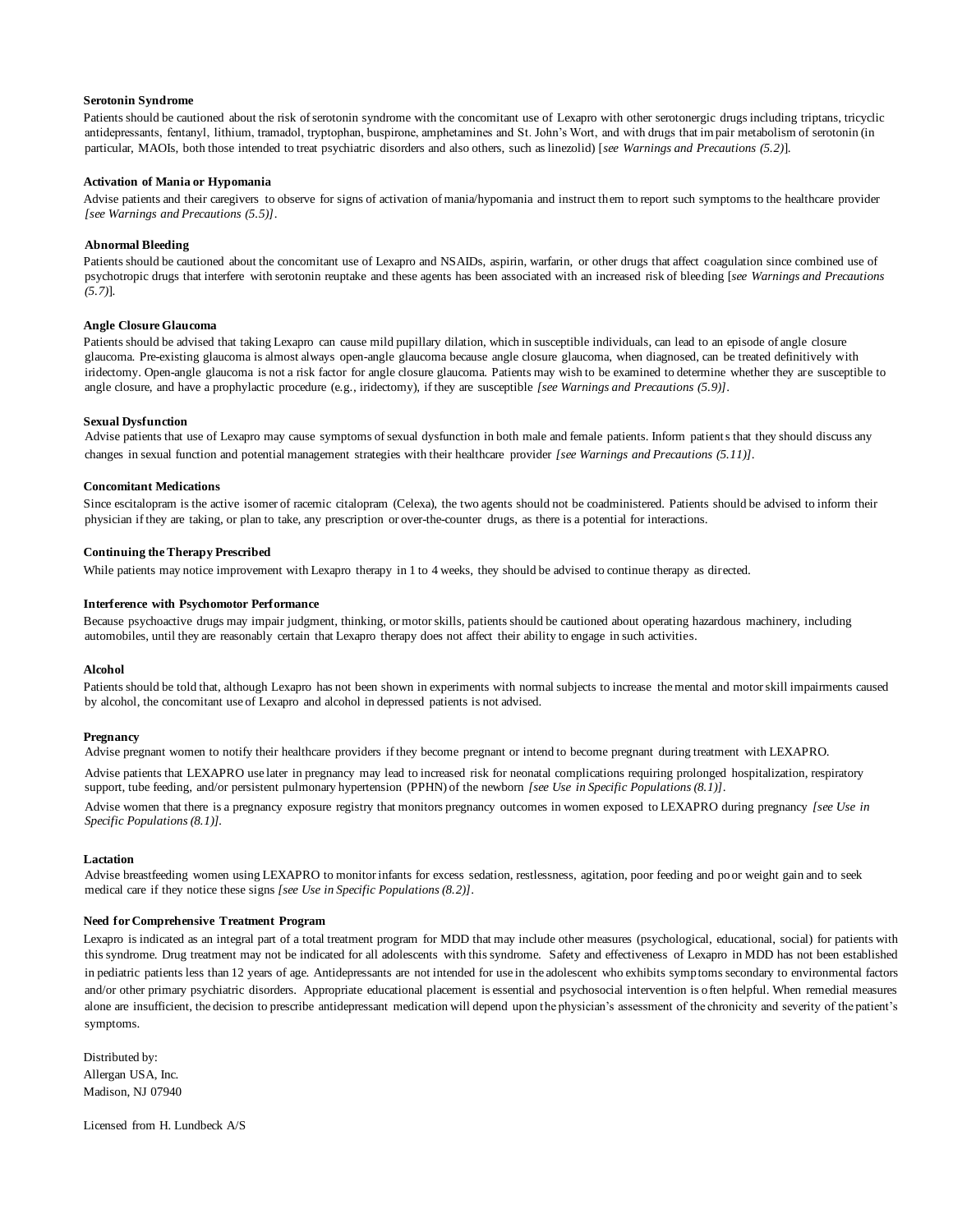© 2021 Allergan. All rights reserved.

v3.0USPI2005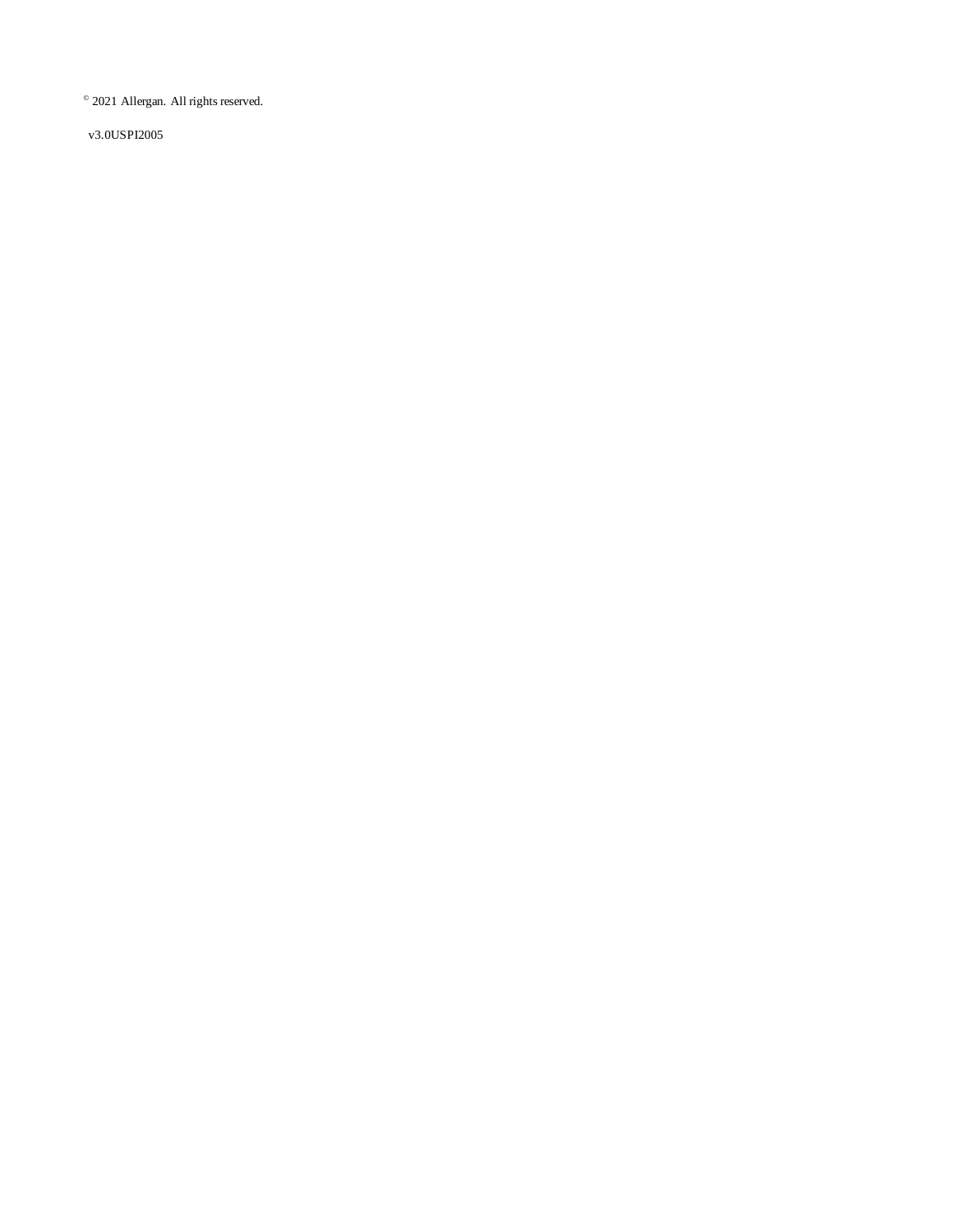# **Medication Guide**

# Lexapro® (leks-a-pro) (escitalopram) Tablets/Oral Solution

Read the Medication Guide that comes with Lexapro before you start taking it and each time you get a refill. There may be new information. This Medication Guide does not take the place of talking to your healthcare provider about your medical condition or treatment. Talk with your healthcare provider if there is something you do not understand or want to learn more about.

# **What is the most important information I should know about Lexapro?**

Lexapro and other antidepressant medicines may cause serious side effects, including:

# **1. Suicidal thoughts or actions:**

- **Lexapro and other antidepressant medicines may increase suicidal thoughts or actions** in some children, teenagers, or young adults within the **first few months of treatment or when the dose is changed.**
- Depression or other serious mental illnesses are the most important causes of suicidal thoughts or actions.
- Watch for these changes and call your healthcare provider right away if you notice:
- New or sudden changes in mood, behavior, actions, thoughts, or feelings, especially if severe.
- Pay particular attention to such changes when Lexapro is started or when the dose is changed.

Keep all follow-up visits with your healthcare provider and call between visits if you are worried about symptoms.

# **Call your healthcare provider right away if you have any of the following symptoms, or call 911 if an emergency, especially if they are new, worse, or worry you:**

- attempts to commit suicide
- acting on dangerous impulses
- acting aggressive or violent
- thoughts about suicide or dying
- new or worse depression
- new or worse anxiety or panic attacks
- feeling agitated, restless, angry or irritable
- trouble sleeping
- an increase in activity or talking more than what is normal for you
- other unusual changes in behavior or mood

# **Call your healthcare provider right away if you have any of the following symptoms, or call 911 if an emergency. Lexapro may be associated with these serious side effects:**

# **2. Serotonin Syndrome. This condition can be lifethreatening and may include**:

• agitation, hallucinations, coma or other changes in mental status

- coordination problems or muscle twitching (overactive reflexes)
- racing heartbeat, high or low blood pressure
- sweating or fever
- nausea, vomiting, or diarrhea
- muscle rigidity
- **3. Severe allergic reactions:**
- trouble breathing
- swelling of the face, tongue, eyes or mouth
- rash, itchy welts (hives) or blisters, alone or with fever or joint pain
- **4. Abnormal bleeding**: Lexapro and other antidepressant medicines may increase your risk of bleeding or bruising, especially if you take the blood thinner warfarin (Coumadin®, Jantoven®), a non-steroidal antiinflammatory drug (NSAIDs, like ibuprofen or naproxen), or aspirin.
- **5. Seizures or convulsions**

# **6. Manic episodes:**

- greatly increased energy
- severe trouble sleeping
- racing thoughts
- reckless behavior
- unusually grand ideas
- excessive happiness or irritability
- talking more or faster than usual
- **7. Changes in appetite or weight.** Children and adolescents should have height and weight monitored during treatment.
- **8. Low salt (sodium) levels in the blood.** Elderly people may be at greater risk for this. Symptoms may include:
	- headache
	- weakness or feeling unsteady
	- confusion, problems concentrating or thinking or memory problems
- **9. Visual problems**
- eye pain
- changes in vision
- swelling or redness in or around the eye

Only some people are at risk for these problems. You may want to undergo an eye examination to see if you are at risk and receive preventative treatment if you are.

10. Sexual Dysfunction. Taking selective serotonin

reuptake inhibitors (SSRIs), including Lexapro, may cause sexual problems.

Symptoms in males may include:

- Delayed ejaculation or inability to have an ejaculation
- Decreased sex drive
- Problems getting or keeping an erection

Symptoms in females may include:

- Decreased sex drive
- Delayed orgasm or inability to have an orgasm

Talk to your healthcare provider if you develop any changes in your sexual function or if you have any questions or concerns about sexual problems during treatment with Lexapro*.* There may be treatments your healthcare provider can suggest.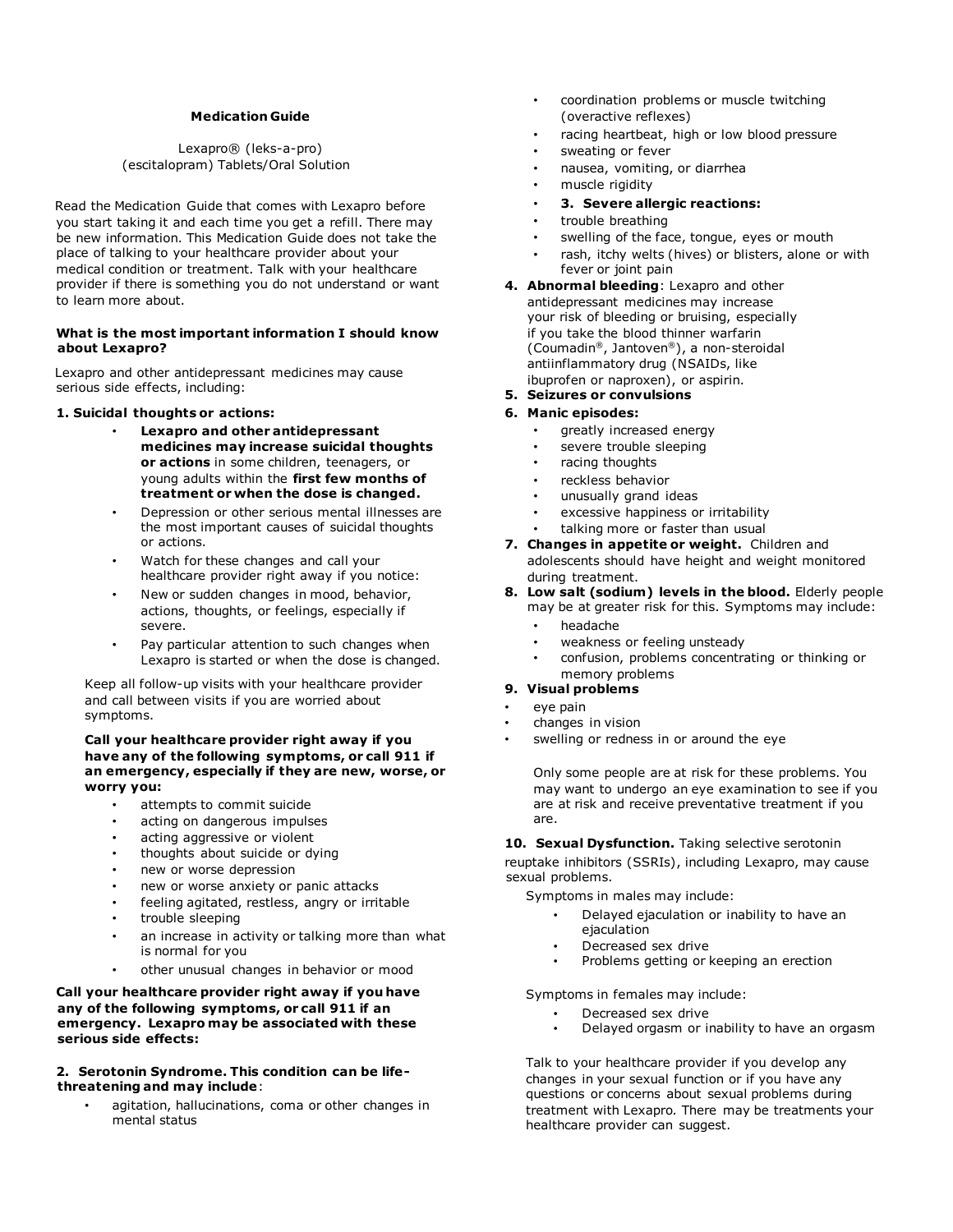# **Do not stop Lexapro without first talking to your**

**healthcare provider**. Stopping Lexapro too quickly may cause serious symptoms including:

- anxiety, irritability, high or low mood, feeling restless or changes in sleep habits
- headache, sweating, nausea, dizziness
- electric shock-like sensations, shaking, confusion

# **What is Lexapro?**

Lexapro is a prescription medicine used to treat depression. It is important to talk with your healthcare provider about the risks of treating depression and also the risks of not treating it. You should discuss all treatment choices with your healthcare provider. Lexapro is also used to treat:

- Major Depressive Disorder (MDD)
- Generalized Anxiety Disorder (GAD)

Talk to your healthcare provider if you do not think that your condition is getting better with Lexapro treatment. **Who should not take Lexapro?** 

Do not take Lexapro if you:

- are allergic to escitalopram or citalopram or any of the ingredients in Lexapro. See the end of this Medication Guide for a complete list of ingredients in Lexapro.
- Take a monoamine oxidase inhibitor (MAOI). Ask your healthcare provider or a pharmacist if you are not sure if you take an MAOI, including linezolid.
- Do not take an MAOI within 2 weeks of stopping Lexapro unless directed to do so by your physician
- Do not start Lexapro if you stopped taking an MAOI in the last 2 weeks unless directed to do so by your physician.

# **People who take Lexapro close in time to an MAOI may have serious or even life-threatening side effects. Get medical help right away if you have any of these symptoms:**

- o high fever
- o uncontrolled muscle spasms
- o stiff muscles
- o rapid changes in heart rate or blood pressure
- o confusion
- o loss of consciousness (pass out)
- Do not take Lexapro with Orap® (pimozide) because taking these two drugs together can cause serious heart problems.

# **What should I tell my healthcare provider before taking Lexapro? Ask if you are not sure.**

Before starting Lexapro, tell your healthcare provider if you:

- Are taking certain drugs such as:
- Triptans used to treat migraine headache
- Medicines used to treat mood, anxiety, psychotic or thought disorders, including tricyclics, lithium, SSRIs, SNRIs, amphetamines, or antipsychotics
- Tramadol
- Over-the-counter supplements such as tryptophan or St. John's Wort
- have liver problems
- have kidney problems
- have heart problems
- have or had seizures or convulsions
- have bipolar disorder or mania
- have low sodium levels in your blood
- have a history of a stroke
- have high blood pressure
- have or had bleeding problems

.

- are pregnant or plan to become pregnant. Taking LEXAPRO late in pregnancy may lead to an increased risk of certain problems in your newborn. Talk to your healthcare provider about the benefits and risks of treating depression during pregnancy
	- o If you become pregnant while taking LEXAPRO, talk to your healthcare provider about registering with the National Pregnancy Registry for Antidepressants. You can register by calling 1-844-405-6185 or go to [https://womensmentalhealth.org/clinical](https://womensmentalhealth.org/clinical-and-research-programs/pregnancyregistry/antidepressants/)[and-research](https://womensmentalhealth.org/clinical-and-research-programs/pregnancyregistry/antidepressants/)[programs/pregnancyregistry/antidepressants/](https://womensmentalhealth.org/clinical-and-research-programs/pregnancyregistry/antidepressants/)
- are breast-feeding or plan to breast-feed. Lexapro may pass into your breast milk. Talk to your healthcare provider about the best way to feed your baby if taking Lexapro.

**Tell your healthcare provider about all the** medicines **that you take,** including prescription and non-prescription medicines, vitamins, and herbal supplements. Lexapro and some medicines may interact with each other, may not work as well, or may cause serious side effects.

Your healthcare provider or pharmacist can tell you if it is safe to take Lexapro with your other medicines. Do not start or stop any medicine while taking Lexapro without talking to your healthcare provider first.

If you take Lexapro, you should not take any other medicines that contain escitalopram or citalopram including: Celexa.

# **How should I take Lexapro?**

• Take Lexapro exactly as prescribed. Your healthcare provider may need to change the dose of Lexapro until it is the right dose for you.

- Lexapro may be taken with or without food.
- If you miss a dose of Lexapro, take the missed dose as soon as you remember. If it is almost time for the next dose, skip the missed dose and take your next dose at the regular time. Do not take two doses of Lexapro at the same time.

• If you take too much Lexapro, call your healthcare provider or poison control center right away, or get emergency treatment.

# **What should I avoid while taking Lexapro?**

Lexapro can cause sleepiness or may affect your ability to make decisions, think clearly, or react quickly. You should not drive, operate heavy machinery, or do other dangerous activities until you know how Lexapro affects you. Do not drink alcohol while using Lexapro.

# **What are the possible side effects of Lexapro?**